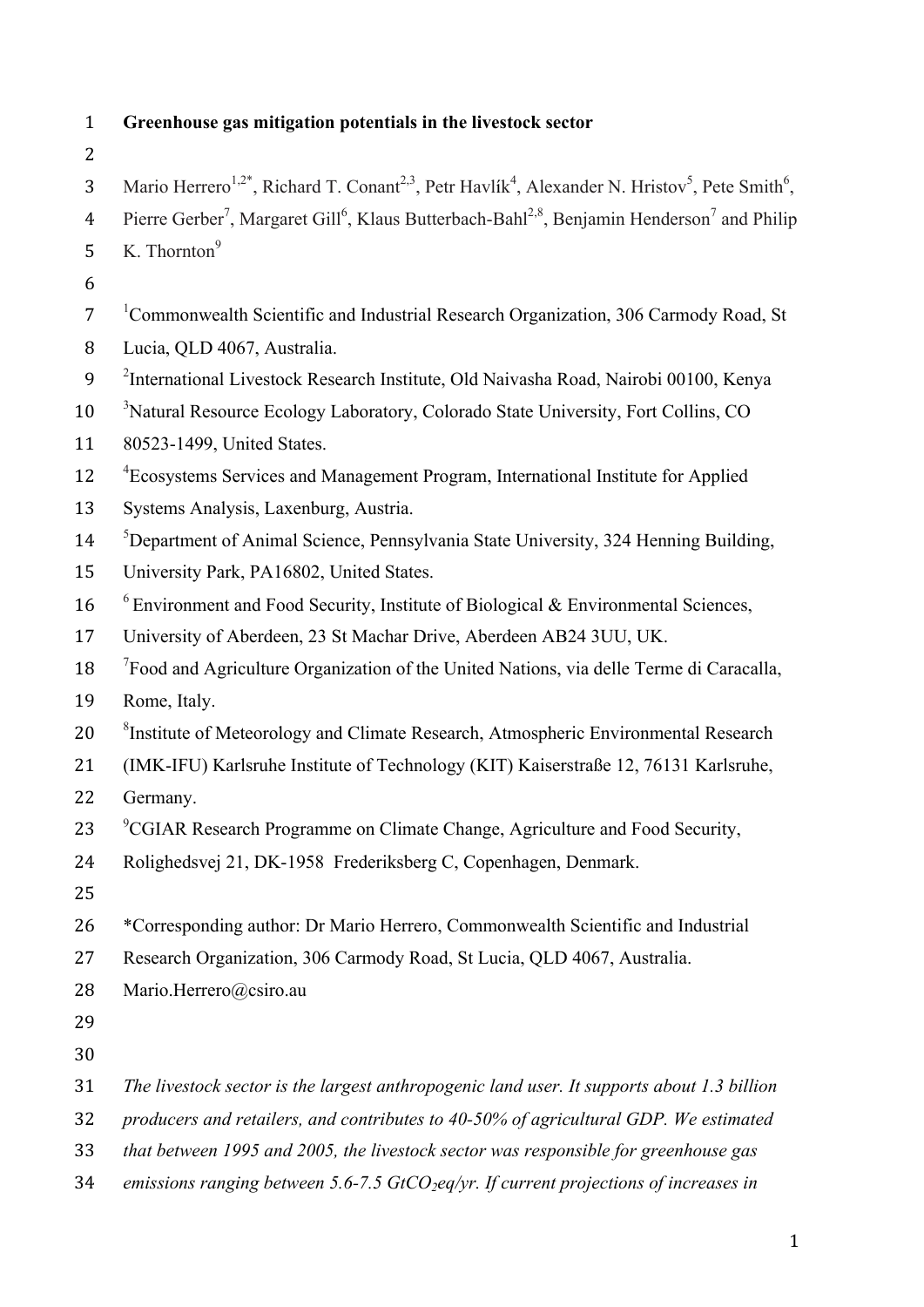*consumption of animal source foods are correct, these emissions could potentially double* 

- *in the future. The technical mitigation potential of livestock systems ranges between 0.1-*
- *7.8 GtCO2eq/yr, which is up to 50% of the mitigation potential of the agriculture, forestry*

*and land use sectors. Technical options that sustainably intensify livestock production,* 

*that promote carbon sequestration in rangelands, or that reduce emissions from manures* 

*account for 2.4 GtCO2eq, while modelled scenarios of reduced livestock product* 

7 *consumption provide a range up to 7.8 GtCO<sub>2</sub>eq. The economic mitigation potential of* 

*these options is low due to numerous trade-offs and constraints to their adoption. More* 

*research and investment are needed to increase adoption rates of technical mitigation* 

*practices, and for establishing the levels of consumption of animal source foods that are* 

*sustainable, and that do not have negative impacts on livelihoods, economic activities and* 

*our ecosystems.*

 The livestock sector is large. Seventeen billion animals make use of 30% of the ice-free 15 terrestrial mass for grazing, a third of the global cropland as feed<sup>1</sup>, and 32% of freshwater to provide direct livelihoods and economic benefits to at least 1.3 billion producers and 17 retailers<sup>2,3</sup>. As an economic activity, livestock contributes between 40-50% of agricultural 18 GDP globally<sup>4</sup>.

 The livestock sector is also very dynamic. Global per-capita consumption of livestock 21 products has more than doubled in the last 40 years<sup>4</sup>. Projections driven by increased human population, incomes and urbanization, show that the consumption of milk and meat 23 will continue to grow in the next twenty years, at least at previously observed rates<sup>1,5</sup>, with most of the growth projected to occur in the developing world. Against these demand trends, the sector has managed to respond by significantly increasing production. Beef and milk production have more than doubled over the same period and monogastric 27 production (pigs and poultry) has grown in places by a factor of five or higher<sup>2</sup>. Intensification of production has played a pivotal role in improving productivity and feed 29 efficiency of domestic animals<sup>1</sup>. For example, in the United States there is  $60\%$  more milk 30 . produced now than in the 1940s with about 20% of the cows<sup>6</sup>. While intensification has been possible in places, land expansion has been an important component of production growth in places like Africa and Latin America. These trends and projections, if continued, could drive significant changes in the land use sector that could lead to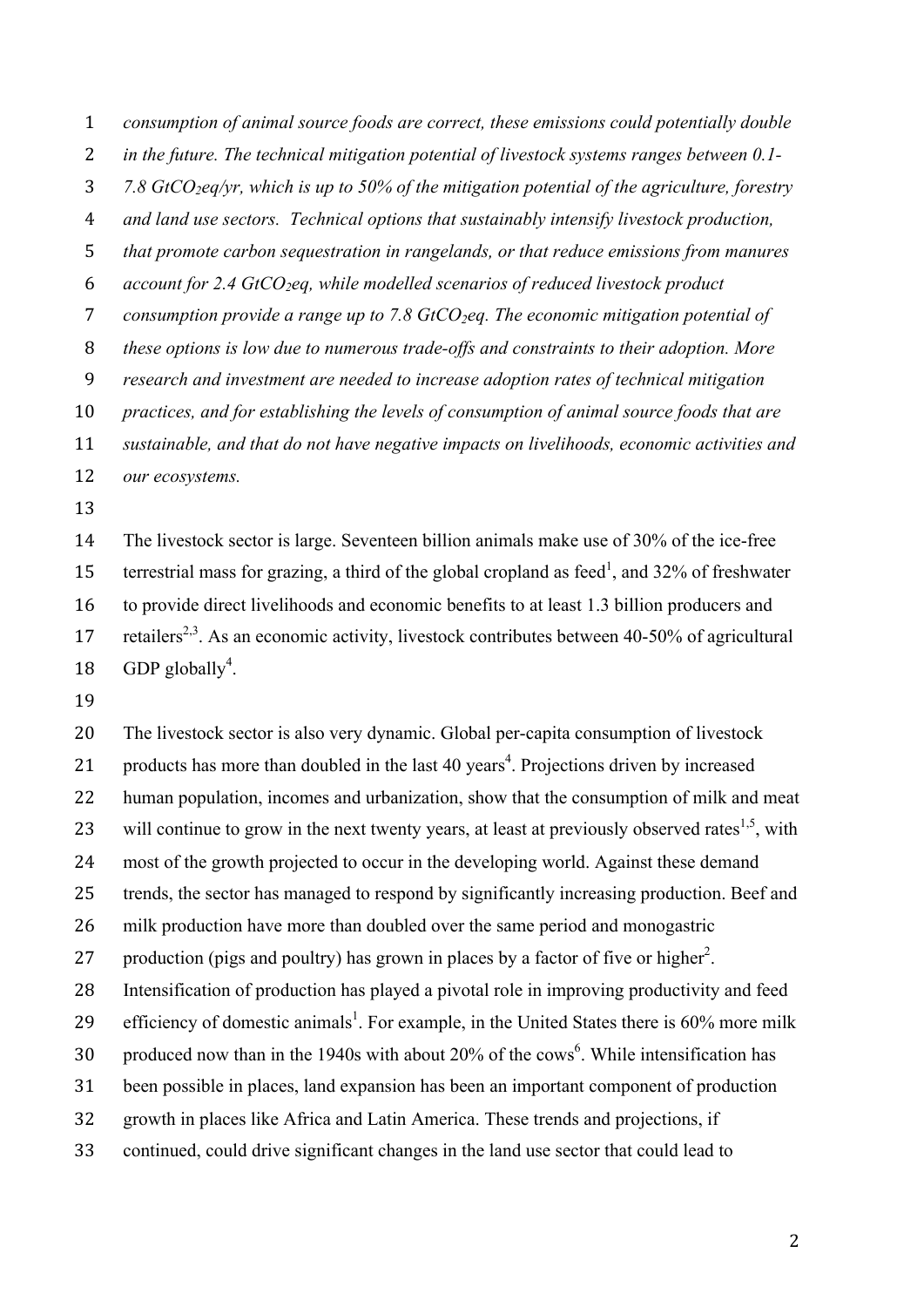increased greenhouse gas emissions (GHG), deforestation and loss of biodiversity

2 amongst other negative impacts on the environment<sup>7</sup>.

4 Smith *et al.*<sup>8</sup> estimated that the technical mitigation potential of livestock systems was 1.7 5 GtCO<sub>2</sub>eq/yr, with grazing management contributing over 80% of this potential. This review revisits the mitigation potentials already proposed for a number of known technical options using the latest data available, and incorporates information not available at the time of the IPCC AR4, such as changes in human diets and in the structure of livestock production systems to provide a synthesis of the mitigation potential in the livestock sector. These options are central to the way the components of our food systems interact and largely determine how they could evolve in the future. We review the most recent global estimates for methane, nitrous oxide and carbon dioxide emissions from domestic livestock. We examine the contribution of different species, livestock products and production systems, and also present information on GHG

efficiencies per unit of edible protein from livestock product.

 Greenhouse gas technical mitigation potentials were estimated for the following: technical interventions (improved feeding practices, increases in feed digestibility, use of feed additives, manure management); sustainable intensification and the associated structural changes of the livestock sector, carbon sequestration in rangelands and hypothetical reductions in consumption of livestock products. The technical potential of these options 23 combined could help mitigate up to 7.8 GtCO<sub>2</sub>eq by 2050. However, their economic mitigation potential is small due to significant barriers to their adoption, lack of investment in the livestock sector and lack of sophisticated policies to differentiate and promote healthy levels of animal source foods in the diets of developed and developing countries. We conclude with a discussion on research needs for improving the feasibility of GHG mitigation in livestock systems without hampering rural economies and livelihoods. 

**Greenhouse gas emissions from livestock**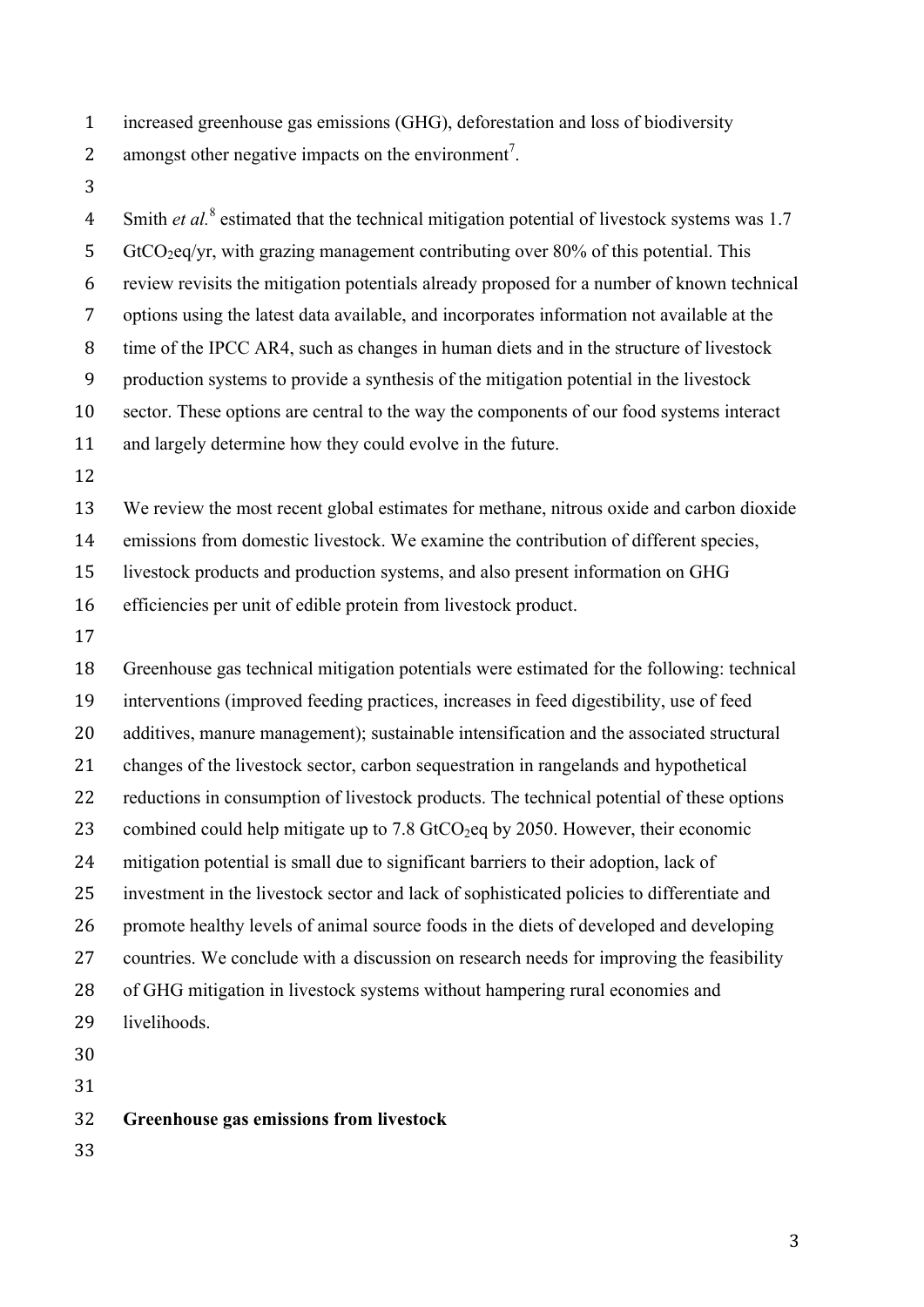Several global estimates of greenhouse gas emissions from livestock are available (Table 1). Methodological differences exist between studies, and for this review we have 3 classified them as either following IPCC emissions guidelines<sup>9</sup> or developed using 4 lifecycle analysis. Estimates using IPCC emissions guidelines<sup>10-14</sup> include direct non- $CO<sub>2</sub>$  emissions of methane (enteric and manure) and nitrous oxide (manure management), 6 while LCA approaches  $15,16$  include additional sources. Taking the supply chain from conception to retail, emissions arise from feed production, animal rearing as well as from the processing and transportation of livestock commodities to markets. After retail, further emissions occur, associated with the transportation of animal products by consumers, their preparation (including cooking) and consumption or possible disposal. In contrast with 11 LCA approaches, and according to IPCC guidelines<sup>9</sup>, some of these sources are reported in GHG inventories of other sectors (i.e. fuels used to transport products are reported under the transport sector, and emissions from energy used in processing are reported under the industry sector).

15

16 We estimate that total emissions from livestock 1995-2005 were between 5.6 and 7.5 17 GtCO<sub>2</sub>eq/yr (Table 1). The most important sources of emissions were enteric methane 18  $(1.6-2.7 \text{ GtCO}_2)$  (1.6-2.7 GtCO<sub>2</sub>eq<sup>10-14,16</sup>), N<sub>2</sub>O emissions associated with feed production (1.7 GtCO<sub>2</sub>eq<sup>16</sup>) 19 and land use for animal feed and pastures, including change in land use  $(1.6 \text{ GtCO}_2 \text{eq}^{16})$ . 20

21 [Table 1 about here]

22

23 The level of disaggregation of global livestock emissions differs considerably between 24 studies. Some estimates are based primarily on Tier 1 approaches<sup>12,13,17</sup>, with Tier 2 25 sometimes being used for enteric fermentation<sup>10,11</sup>. FAO<sup>16</sup> and Herrero *et al.*<sup>14</sup> 26 disaggregate emissions by country/region, species, production system and by product 27 (milk, meat).  $FAO<sup>16</sup>$  use Tier 2 for the IPCC emissions categories and LCA methods for 28 the other sources. Herrero *et al.*<sup>14</sup> use Tier 3 for enteric methane and Tier 2 methods for 29 the other source categories. There is reasonable consensus on the magnitude of methane 30 emissions, irrespective of the approach used (mean 2.0 GtCO<sub>2</sub>eq, C.V. = 18%). Methane 31 and nitrous oxide emissions from manure management, while smaller sources of 32 emissions, show higher uncertainty at global level (mean  $0.28$  GtCO<sub>2</sub>eq, C.V.=27%; mean 33 = 0.29 GtCO<sub>2</sub>eq, CV= 46%). Comparable values of uncertainties (11-145%) for CH<sub>4</sub> 34 emissions from manure management for several European countries were also reported by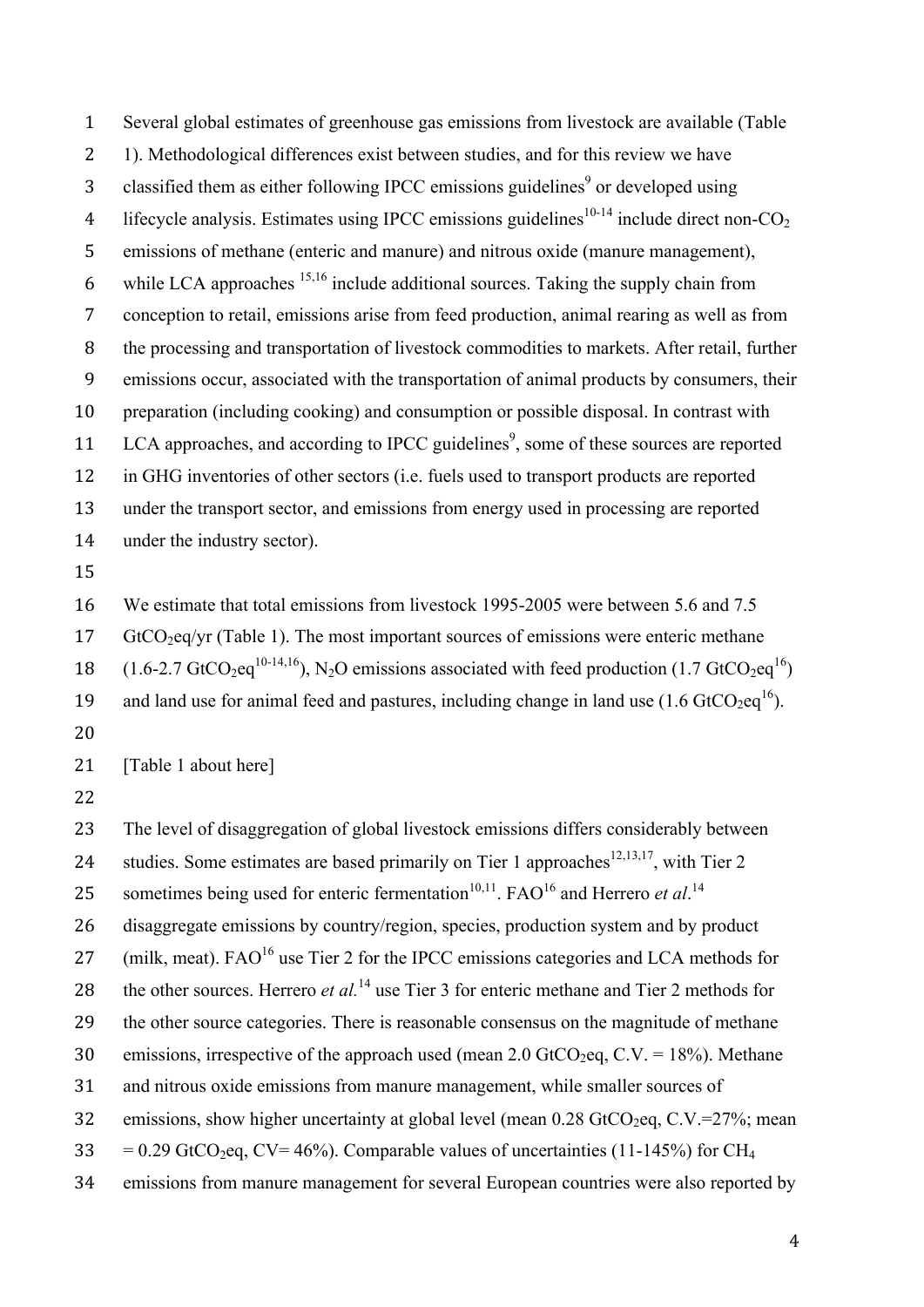2 European CH4 emissions from enteric fermentation are in agreement with the global level 3 estimates  $(6-40\%)^{19}$ . For the EU member states, Leip<sup>19</sup> estimated that reported national 4 N2O emissions from manure management (storage only) are uncertain in the range of 21- 5 414%, while direct and indirect  $N_2O$  emissions from agricultural land due to fertilizer 6 application or soil N<sub>2</sub>O emissions from grazing animals (e.g. urine patches) have a 7 national level uncertainty of 57-424% (mean value: 156). 8 According to both  $FAO<sup>16</sup>$  and Herrero *et al.*<sup>14</sup>, cattle production systems dominate the 10 sector's emissions (64 and 78%, of respective totals).  $FAO<sup>16</sup>$ , using LCA estimated cattle 11 emissions from all sources to be about 4.6 Gt  $CO<sub>2</sub>eq$ , of which 2.5 Gt  $CO<sub>2</sub>eq$  from beef 12 cattle and 2.1 Gt  $CO<sub>2</sub>$ eq from the dairy cattle herd (producing both milk and meat). The 13 other species have much lower, and similar levels of emissions: pig  $(0.7 \text{ Gt CO}_2)$ , 14 poultry  $(0.7 \text{ Gt CO}_2)$ , buffalo  $(0.6 \text{ Gt CO}_2)$ , and small ruminants  $(0.5 \text{ Gt CO}_2)$ . 15 16 The developing world contributes to 70% of emissions from ruminants and 53% of 17 emissions from monogastrics<sup>14</sup>, and this share is expected to grow as livestock production 18 increases in the developing world to meet demand increases. Mixed crop-livestock 19 systems dominate livestock emissions (58% of total emissions), while grazing-based 20 systems contribute  $19\%^{14}$ . Industrial and other systems comprise the rest. 21 22 Taking an aggregate view of the sector, and using all LCA sources of emissions, animal 23 feed production accounts for about 45% of the sector's emissions, with about half of these 24 emissions related to fertilization of feed crops and pastures (manure and fertiliser 25 included)<sup>16</sup>. The rest of animal feed emissions are shared between energy use and land 26 use. Enteric fermentation represents the next category of emissions, contributing about 27 40% of total emissions, followed by manure storage and processing (about 10% of 28 emissions) $16$ . 29 30 Direct energy consumption on animal farms, energy consumption embedded in farm 31 buildings and equipment and post farm gate emissions account for less than 5% of the 32 sector's emissions. However, when added to energy consumption related to animal feed 33 . production, energy accounts for about one fifth of the sector's emissions<sup>16</sup>. 34

1 Rypdal and Winiwarter<sup>18</sup>, Leip *et al.*<sup>19</sup> or Monni *et al.*<sup>20</sup> for Finland, whereas those for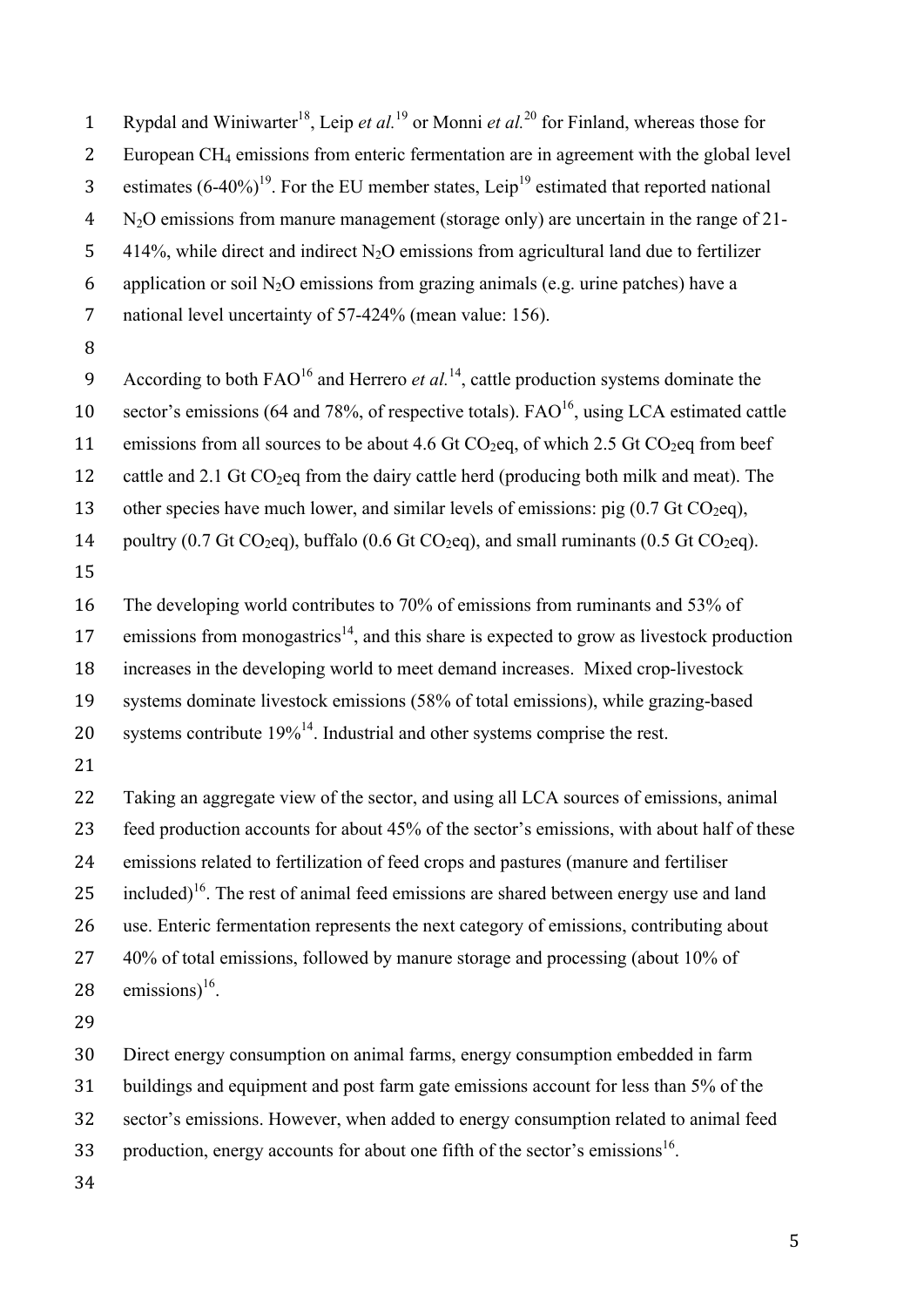CH4 accounts for 43% of emissions, and the remaining part is almost equally shared 2 between N<sub>2</sub>O (29 %) and CO<sub>2</sub> (27 %). These estimates exclude carbon sequestered in 3 . grazing land (rangeland and pastures).

 **Emissions projections.** Estimates of emissions associated with the projected growth of the livestock sector to 2050 suggest that methane from enteric fermentation, methane from manure management and nitrous oxide from manure management are likely to grow at 8 rates between 0.9-5%, 0.9-4%, 1.2-3% per year, respectively<sup>11, 12, 17, 21-23</sup>. The range reflects different scenarios and assumptions about growth in demand for livestock products, animal numbers and the magnitude of productivity growth in livestock systems. A continuation of existing trends would lead to rates of growth of livestock emissions 12 between 1-1.5%/year across sources (Figure 1)<sup>11, 23</sup>. Although not only attributable to livestock, emissions from deforestation over the same period are projected to grow at  $3.5\%$ /yr, suggesting significant land expansion for feed production and grazing<sup>23</sup>. Cropland area expansion is growing at a faster rate than pasture expansion primarily due 16 to the accelerated growth of pig and poultry production (growing at rates higher than 5% globally).

[Figure 1 about here ]

21 **Emissions intensities in livestock systems** The global non-CO<sub>2</sub> emissions intensity of 22 livestock products is estimated at 44 kg $CO<sub>2</sub>$ eq/kg protein, with a large range between 9-23 . 500 kgCO<sub>2</sub>/kg<sup>14</sup>. Figure 2 shows the magnitude of livestock emissions and their emissions 24 intensities (data from Herrero *et al.*<sup>14</sup>). The range reflects differences between livestock products, with monogastrics (pigs and poultry) at the lower end of the range, followed by 26 milk, and red meats <sup>14, 16, 24, 25</sup>. The developed world has high emissions but significantly lower emissions intensities than the developing world due to improved livestock diets, genetics, health and management practices, which reduce methane emission intensities 29 and  $CO<sub>2</sub>$  emissions intensities due to lower land use requirements. Considerable parts of the developing world have high emissions from livestock produced at high emissions intensities due to low productivity of high numbers of animals (i.e. large parts of Africa and some in Latin America, dark yellow areas in Figure 2). 

[Figure 2 about here]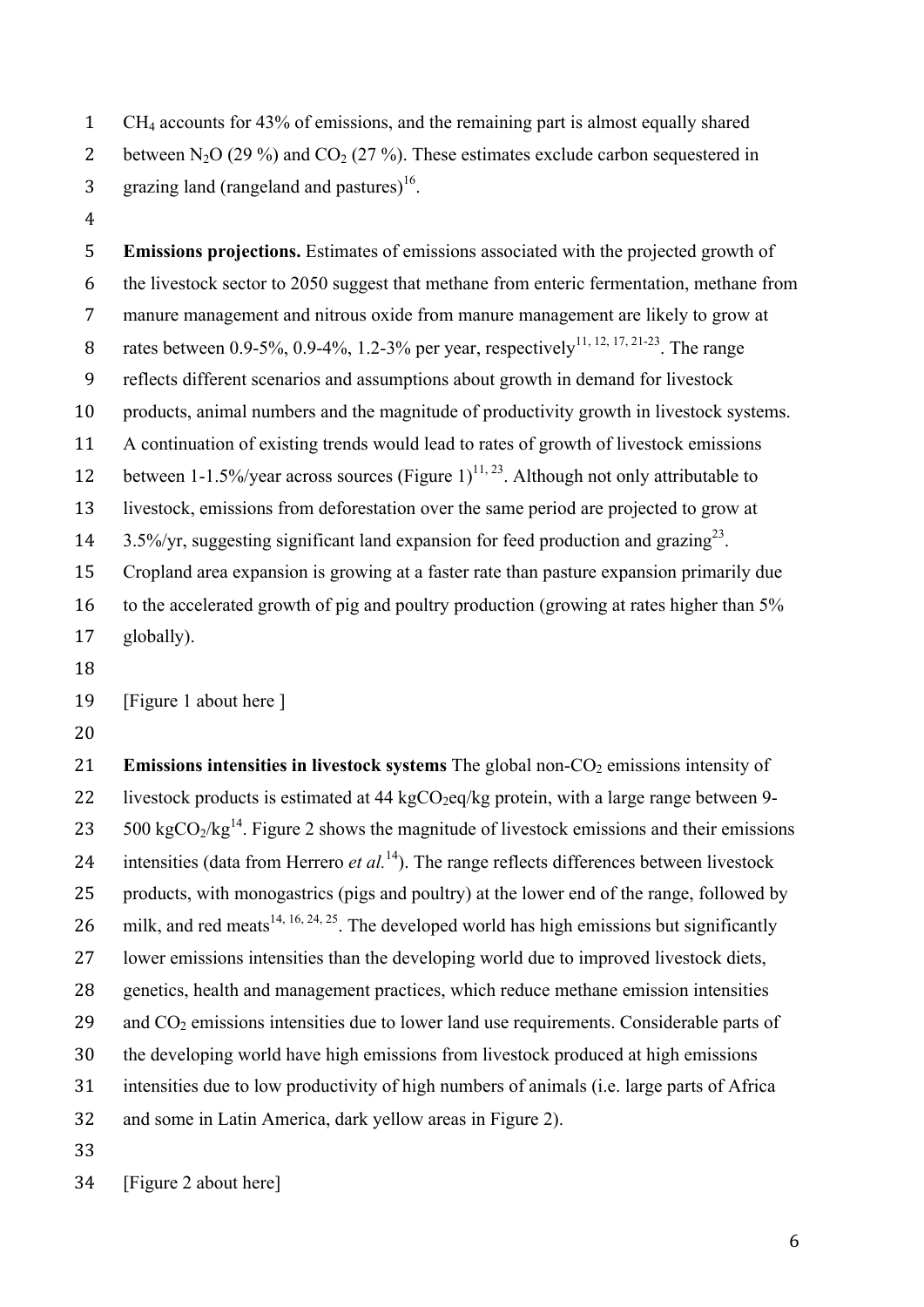## **Mitigation options and potentials in livestock systems**

 For the purpose of this review, mitigation options for the livestock sector can be classified into two types: 1) those directly associated with the supply of livestock products: these include improved grazing and feeding practices and other ways of intensifying livestock production, carbon sequestration and manure management amongst others; and 2) those reducing the demand for livestock products (i.e. changes in consumption of animal source 9 foods). The technical mitigation potential of these options combined ranges from  $0.1 - 7.8$ 10 GtCO<sub>2</sub>eq. This section examines them in detail. 

## **Supply-side livestock sector mitigation potentials**

The following text describes an update on the range of technical options with potential to

15 mitigate GHG in livestock systems reviewed by Smith *et al.<sup>8</sup>*, with the mitigation

potentials presented in figure 3.

 **Animal-based mitigation options** Animal based greenhouse gas mitigation options for livestock can be categorized as targeting enteric methane (ECH4), and manure storage and application or deposition, and animal management options. A comprehensive description 21 of these has been recently provided by Hristov *et al.*<sup>26</sup>. We estimated that the practices 22 could help mitigate between  $0.01$ -0.52 GtCO<sub>2</sub>eq. In ruminant production systems, ECH<sub>4</sub> emissions usually comprise the largest proportion of GHG emissions and have been the 24 main focus of animal-based mitigation research efforts $27-29$ .

 A number of chemical compounds, like alternative electron receptors, ionophoric antibiotics, enzymes and probiotic cultures, have been tested for their ability to decrease methane emissions, mainly in short-term experiments. However , their long-term effects are usually much reduced, due to adaptation of the rumen microbial ecosystem. In addition, environmental issues and acceptance by the public are either unknown, or likely to prevent their future adoption.

[Figure 3 about here]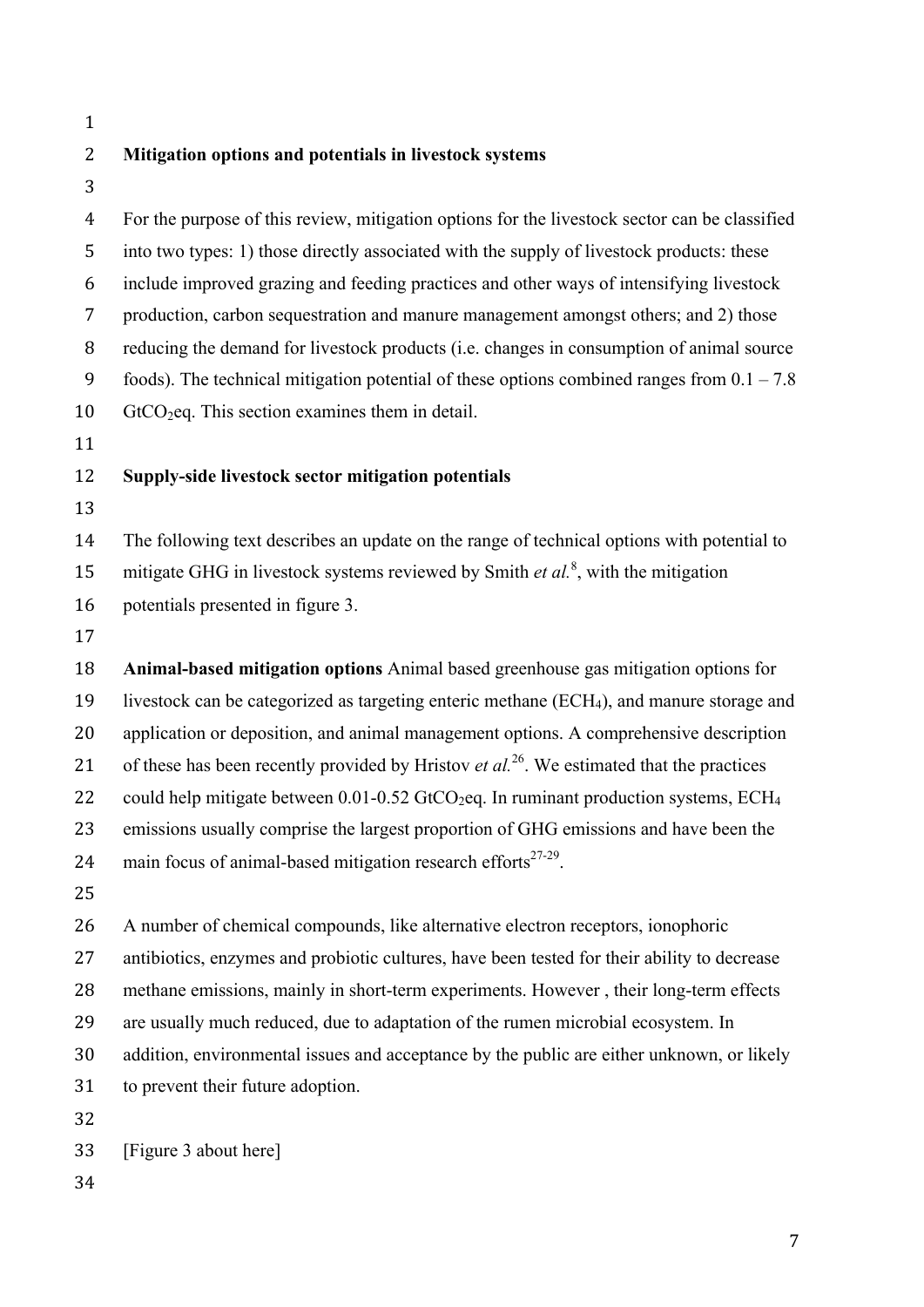A very important and well-studied ECH4 mitigation option for ruminants is the provision of forages of higher digestibility. This is unlikely to yield much benefit in well-developed animal production systems, but there is considerable potential in developing agricultural 4 systems<sup>30</sup>. Another well-known option for decreasing  $ECH_4$  emission and increasing overall efficiency is inclusion of energy-dense feeds in the ration (e.g. cereal grains). Again, significant progress in this area is expected mostly in production systems, which utilize little or no grain to feed animals; however, in many parts of the world. widespread adoption of this practice may not be economically feasible. In these situations, improving the nutritive value of low-quality feeds can have a considerable benefit on herd 10 productivity, while keeping  $ECH_4$  emissions constant<sup>30</sup>. To maximize the benefits of improving feed quality as a mitigation practice, reductions in animal numbers need to be considered as part of this strategy. Fewer better-fed animals could reduce pressure on land and other resources, but greater economic return from more efficient systems may 14 encourage farmers to keep more livestock<sup>30</sup>. Our estimated technical mitigation potential 15 of this practice is  $0.68$  GtCO<sub>2</sub>eq, when a 10% increase in digestibility of the basal diet is considered and is widely applied throughout the developing world, where this practice has a higher potential to increase productivity. However, we estimate that its economic 18 mitigation potential is closer to  $0.12$ -0.15 GtCO<sub>2</sub>eq when considering the low adoption rates (20-25%) of improved feeding practices in the developing world over the last 20  $\mathrm{years}^{30}$ .

 Forages with high-concentration of plant secondary metabolites (tannins, for examples) have also been shown to decrease ECH4, although results have been inconsistent. Inclusion of lipids or high-oil by-product feeds, such as distiller's grains, when available, 25 may be an economically-feasible mitigation practice<sup>31</sup>.

 **Animal Management** Improving the genetic potential of animals for production, their reproductive efficiency and lifespan, health, and lifetime productivity are highly effective approaches for enhancing animal production efficiency and thus reducing GHG emissions 30 ber unit of product<sup>26, 32</sup>. In subsistence agricultural systems, reduction of herd size would increase feed availability and productivity of individual animals and the total herd, thus lowering ECH4 and overall GHG emissions per unit of product. Reducing age at slaughter of finished cattle and the number of days that animals are on feed in the feedlot can have a significant impact in deceasing GHG emissions in beef and other meat animal production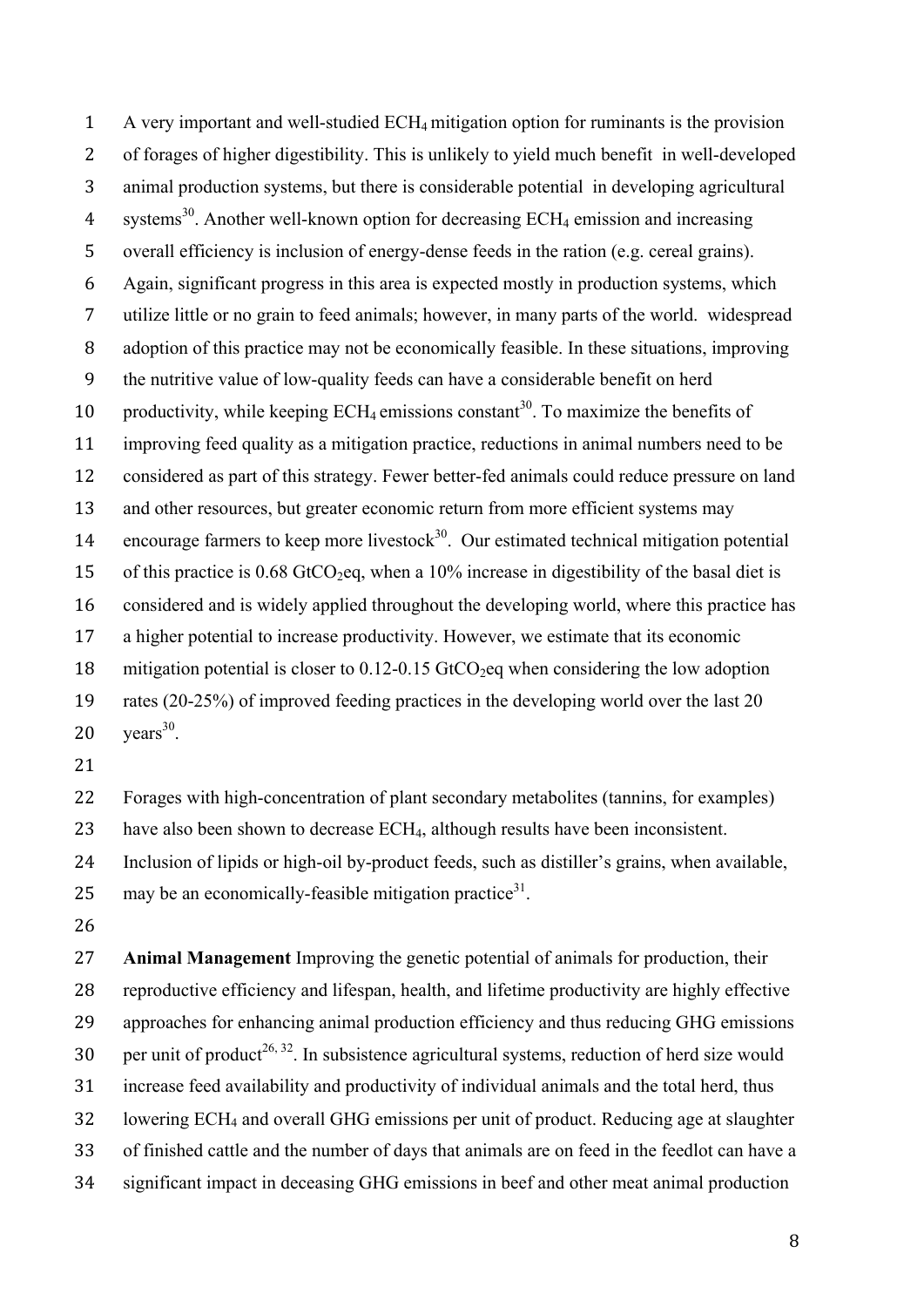systems. Improved animal health, and reduced mortality and morbidity are expected to increase herd productivity, and reduce emission intensity in all livestock production systems. Adoption of modern reproductive management technologies, targeting increased conception rates, increased fecundity (in swine and small ruminants), and reduced embryo loss also provide a significant opportunity to reduce GHG emissions from the livestock sector, provided livestock numbers are not increased as a consequence of more efficient systems.

 **Nitrous oxide mitigation in livestock systems** Soils are the dominant source within the 10 global atmospheric budget of  $N_2O$ . Emission of  $N_2O$  due to agriculture activities is 11 estimated at 2.8-6.2 Tg N<sub>2</sub>O yr<sup>-1</sup> equaling 20-40% of all sources<sup>33-35</sup>, of which emissions 12 associated with feed production may account for  $1.3\n-2.0$  GtCO<sub>2</sub>eq (Table 1). Nitrous oxide emissions are directly linked to the use of synthetic and organic fertilizers for food and feed production and to livestock manure management and urine excretion to grazed grasslands. Production of manure and slurry is inherent to livestock production and both contain large amounts of inorganic N and easily degradable carbon sources with a narrow 17  $\degree$  C:N ratio<sup>36</sup>. Manure-related N<sub>2</sub>O emissions can be observed during storage or at and following application. Emission can be direct, i.e. directly bound to the site of storage or application, or indirect, i.e. following NH3 volatilization and deposition or leaching of 20 NO<sub>3</sub> or dissolved organic N to water bodies and further microbial conversion at sites apart 21 from its original source<sup>37</sup>. Furthermore, in grazed pastures urine patches are the main 22 sources of N<sub>2</sub>O emissions and nitrate leaching<sup>38</sup>.

 The key for reducing emissions is to tighten N losses to the environment, e.g. by storing manure/ slurries appropriately thereby minimizing losses due to volatilization or 26 leaching<sup>8</sup>. The mitigation potential associated with  $N_2O$  management practice from 27 manure management ranges from 0.01 to 0.075 GtCO<sub>2</sub>eq/yr.

 Often simple measures can be taken to avoid nutrient losses to the environment. E.g. 30 Chadwick  $(2005^{36}, 2011^{40})$  showed that by compacting and covering farmyard manure, 31 emissions of  $NH_3$  as well as  $N_2O$  can be reduced significantly. Slurry may also be anaerobically digested prior of its application. This affects organic matter content and concentrations of volatile solids, while N amounts are only a little or not affected. However, there are conflicting reports as to whether anaerobic digestions indeed reduce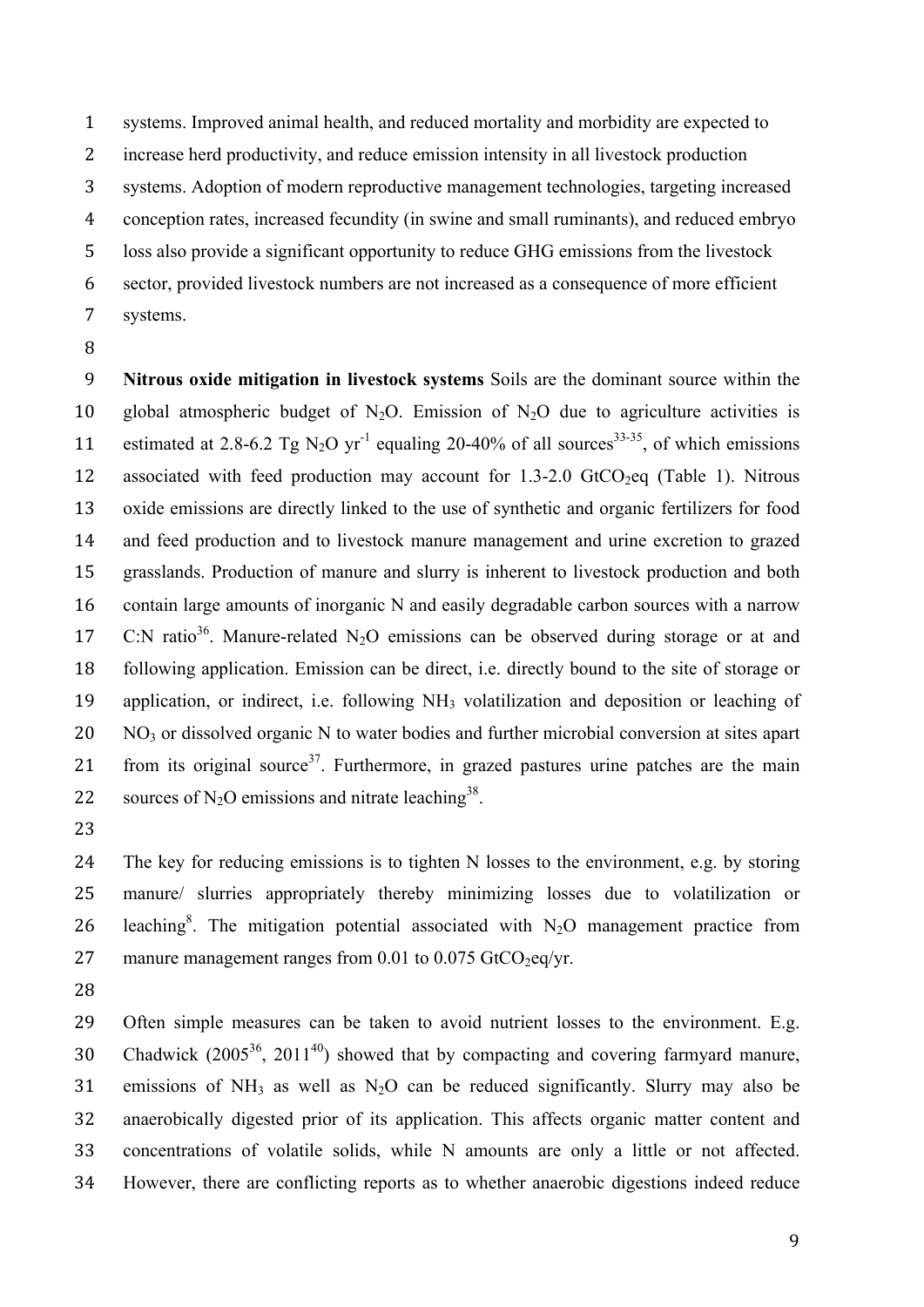1 field scale N<sub>2</sub>O emissions<sup>41, 42</sup>. However, as Smith et al.  $(2008)^8$  state, for most livestock systems worldwide, there is limited opportunity for manure management, treatment or storage; excretion happens in the field and handling for fuel or fertility amendment occurs when it is dry and methane emissions are negligible. The highest mitigation potential is possibly linked to the application of manures to the field and its mitigation potential 6 ranges from  $0.01$ - $0.075$ GtCO2eq<sup>8</sup>. Choosing the right timing and form of application, e.g. subsurface application of manures by injection or drilling at times when crop or grassland 8 N demands are high, will increase plant N use efficiency and limit  $N_2O$  losses to the 9 environment<sup>43, 44</sup>. Even if N<sub>2</sub>O emissions may increase following N application, the 10 emission per product, which is the most important agronomic criteria<sup>45</sup>, is likely to be reduced if manures are applied according to plant N demand and if e.g. periods with heavy 12 rains or non-growing seasons are avoided<sup>46</sup>. Other options for reducing N<sub>2</sub>O not only from 13 agricultural land but also from grazed pastures include the use of nitrification inhibitors<sup>47</sup>. Nitrification inhibitors have been successfully tested for various climates and for its 15 suitability to reduce N<sub>2</sub>O emissions from cropland as well as grassland<sup>47-49</sup>.

 If animal numbers were to decrease due to other suggested mitigation practices, it is likely 17 that N<sub>2</sub>O emissions could increase due to increased conversion of land to cropland and increased fertilizer use.

 **Revised potentials for carbon sequestration in rangelands** Grazing-land management practices that affect species composition, offtake, nutrient and water inputs, and fire can 22 – impact soil carbon stocks<sup>51</sup> – either releasing or taking up  $CO<sub>2</sub>$  from the atmosphere. Excessive removal of above-ground biomass, continuous grazing at suboptimal stocking rates, and other poor grazing management practices which result in a mismatch between forage supply and animal demands, are particularly important human-controlled factors 26 that influence grassland production and have led to depletion of soil carbon stocks<sup>51, 52</sup>. Much of the world's grazinglands are still under pressure to produce more livestock 28 through expansion and more intensive grazing, particularly in Africa's rangelands<sup>53</sup>. However, good grassland management can potentially reverse historical soil carbon losses and sequester substantial amounts of carbon in grazing-land soils (Figure 4). Much of this sequestration potential may be economically feasible because it can be realized through 32 implementation of practices capable of enhancing forage production<sup>8</sup>. Recent research suggests that changes in grazing management – increasing or reducing offtake rate in order to maximize forage production – could lead to sequestration of as much as 400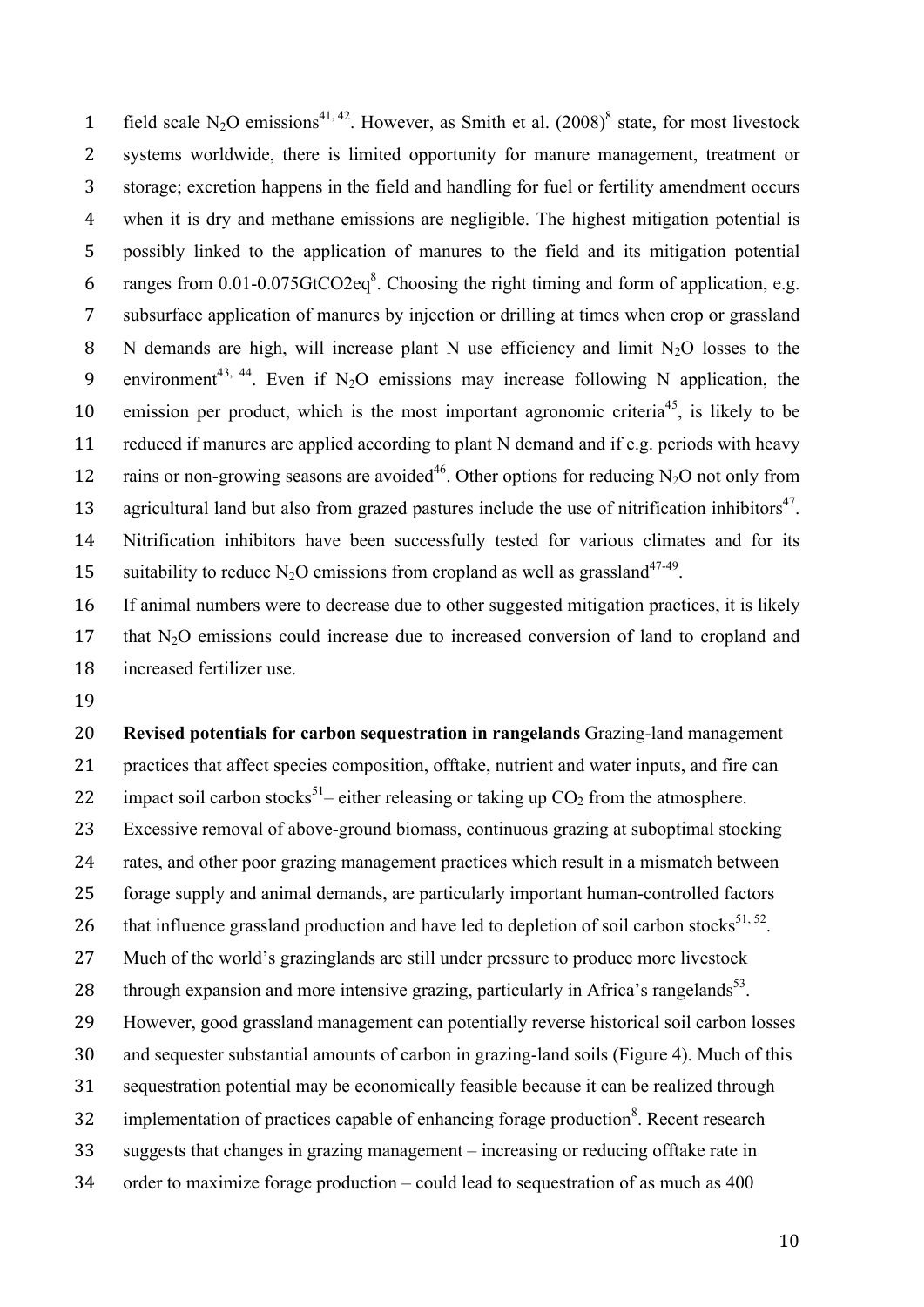1 MtCO<sub>2</sub>eq in the world's rangelands<sup>16</sup>. Much of this potential (two thirds, approximately 270 MtCO<sup>2</sup> eq) arises in areas of developing countries. With about half of this 3 (approximately 130 MtCO<sub>2</sub>eq) coming from rangelands that have been degraded due to historic overgrazing, but a significant share also comes from increasing offtake in areas now lightly grazed. Interestingly, much of the sequestration potential arises from areas in which production seems likely to increase following a period of de-stocking – areas where 7 primary production can recover from grazing . Improved management of planted pastures - sowing improved, deep-rooted forage species, and making investments to enhance production (e.g., by enhancing soil fertility through sowing legumes or using mineral fertilizers) in nutrient poor pastures could all lead to sequestration and may be achieved at modest cost where there are strong synergies between carbon sequestration and increased forage production. The modest mitigation potentials of carbon sequestration in rangelands summarized here suggest that this option could be considered a co-benefit of improving productivity and 15 ecosystems services<sup>54</sup>, rather than a primary objective for managing rangeland

ecosystems.

Figure 4 around here

 **Reducing demand: what is the hypothetical global mitigation potential of reducing livestock product consumption?** Projections of food demand, which include population 22 changes and also changes in per-capita wealth, suggest that we will need 70-100% more 23 . food by  $2050^{55}$ . Part of this increase in demand is driven by a greatly increased demand for livestock products (meat and dairy) in growing economies. Given that the resource use 25 efficiency of livestock production is low in comparison to crops, and that about a third of 26 the world's cereal production is fed to animals<sup>1</sup>, it has been hypothesized that a reduction in the livestock product consumption could greatly reduce the need for more food. On average, the production of beef protein requires over five times more land and water than the production of vegetable proteins, such as cereals<sup>56</sup>. While meat currently represents only 15% of the total energy in the global human diet, approximately 80% of the agricultural land is used for animal grazing or the production of feed and fodder for animals<sup>1</sup>. It should be noted that this includes extensive grasslands in areas where other forms of agriculture would be extremely challenging.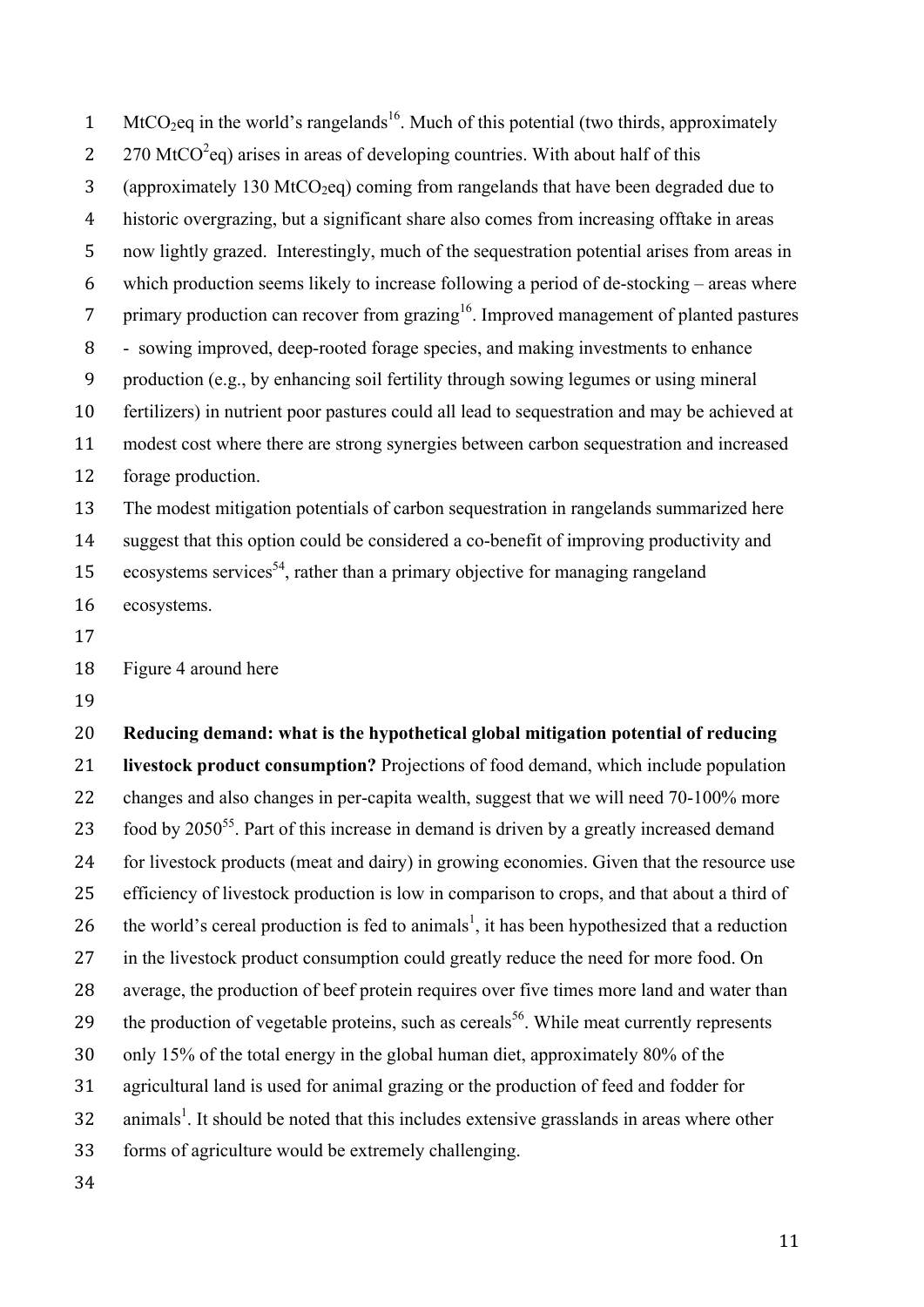Given the strong relationship between increasing wealth (from a low start) and consumption of livestock products, the increased food demand driven by the increasing prosperity of developing countries has been taken as a given, and has been used in various 4 scenario analyses of the agricultural sector<sup>8</sup>. But what would happen if the global 5 population ate less meat? Stehfest *et al.*<sup>56</sup> examined these questions. Under the most extreme scenario, where no animal products are consumed at all, adequate food production in 2050 could be achieved on less land than is currently used, allowing considerable forest regeneration, and reducing land based greenhouse gas emissions to one 9 third of the reference "business-as-usual" case for 2050, a reduction of 7.8 Gt  $CO<sub>2</sub>$ -eq. yr- $10^{-1}$ .

 The largest decreases are projected to occur in grassland area, but decreases in cropland could also be achieved. Other variants (no ruminant meat, no meat) had slightly smaller 14 impacts (5.8, 6.4 Gt CO<sub>2</sub>-eq. yr<sup>-1</sup>, respectively), but reduced grassland area significantly (80%) and cropland area as well. Another scenario, examining the hypothetical adoption 16 of a healthy diet (following healthy eating recommendations<sup>57</sup>) globally, also saw significant global reduction in ruminant numbers, and reductions in cropland (-135 Mha) 18 and grassland (-1360 Mha) areas, with emission reductions of 4.3 Gt CO<sub>2</sub>-eq. yr<sup>-1</sup> compared to the reference case. In addition to reducing pressure on agricultural land, a global transition to a low meat, balanced diet would reduce the mitigation costs to achieve 21 a 450 ppm  $CO_2$ -eq. stabilisation target by about 50% in 2050 compared to the reference 22 case<sup>56</sup>. In another study, Popp *et al.*<sup>12</sup> simulated non-CO<sub>2</sub> GHG emissions under different 23 assumptions of food demand. They too found that reduced demand for livestock products would significantly decrease emissions, and when comparing technical *vs.*reduced consumption, found that reduced consumption would be far more effective due to potential land sparing impacts.

28 Smith *et al.*<sup>7</sup>, explored similar scenarios to those considered by Erb *et al.*<sup>58</sup>, showing that reducing consumption could have substantial beneficial effects, again in particular through their ability to create 'spare land' that can be used for either bioenergy or C-sequestration through afforestation. A scenario in which a switch to a low-animal product diet converging to the global average energy demand in the year 2000 (i.e. 2800 kcal/cap/d, compared to the global mean of 3100 kcal/cap/d in the reference case), gave emission 34 reductions of 0.7-7.3 Gt  $CO_2$ -eq. yr<sup>-1</sup>, depending on how the 'spare land' is used.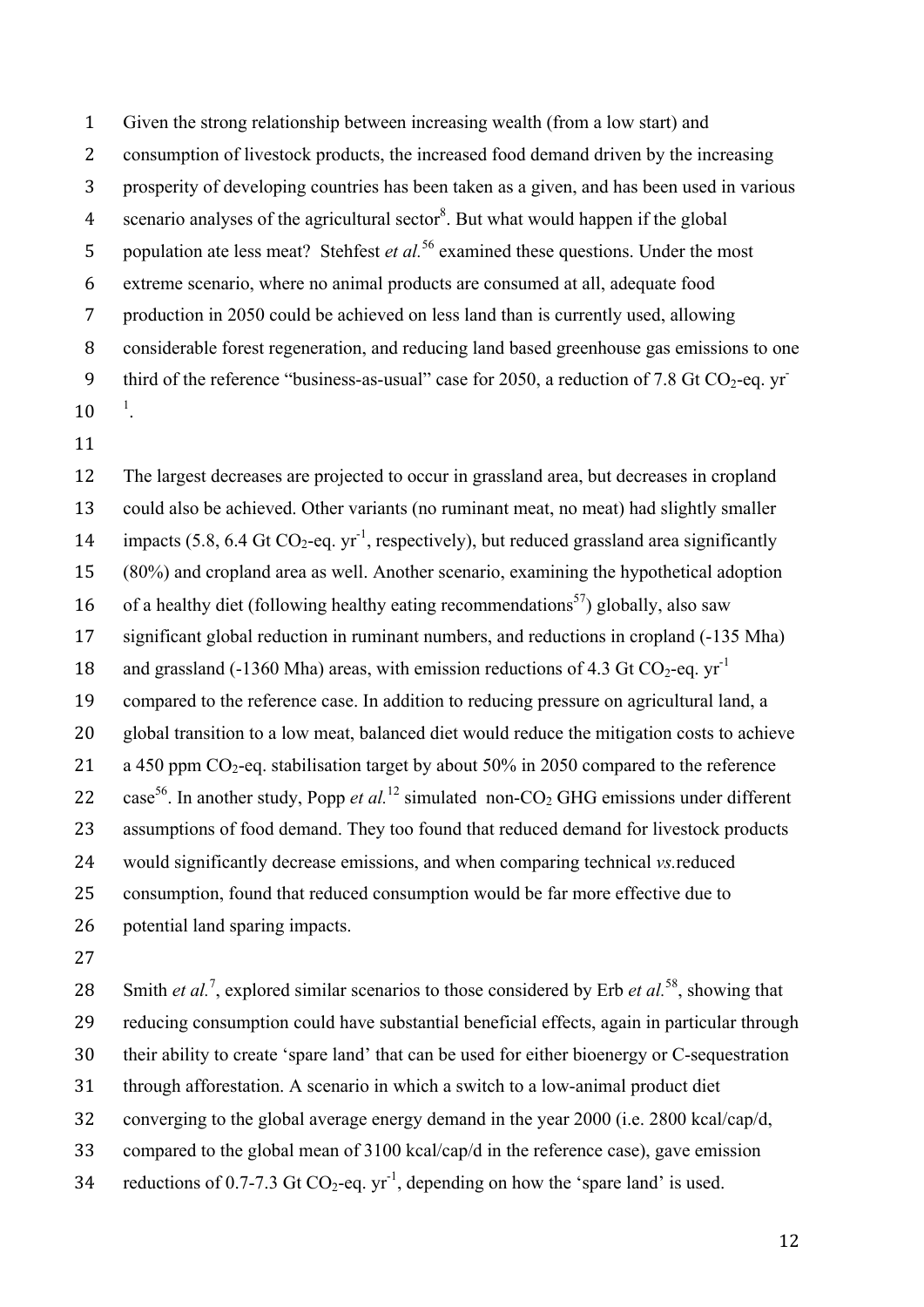These scenarios, while important to determine the magnitude of the technical potential for mitigation from livestock, are largely infeasible for many reasons. The large regional discrepancies in consumption needs between the developed and the developing world have not been considered, and they need to be put in a nutritional diversity framework that takes into account healthy, varied diets for different parts of the world. Establishing the societal impacts of land sparing opportunities, in terms of livelihoods, economics, gender and equity, is also essential to understand their feasibility. This area warrants further research. On top of that, the world food system has never had to react to planned, voluntary, reductions in food consumption. Therefore, very few successful policy alternatives to reduce consumption equitably have been designed, tried and tested. Nevertheless, notable examples are being considered in Scandinavia. **Sustainable intensification** Sustainable intensification has recently been reviewed by Smith<sup>59</sup>, and will involve addressing the many unsustainable practices already manifest in the global food system, but will also need to future-proof against threats such as the adverse impacts of projected climate change in many regions, which if uncontrolled, could 18 counteract any benefits accruing from sustainable intensification<sup>60, 61</sup>. There are many options for sustainable intensification, ranging from the adoption of new technology, to improving the efficiency of current food production. At the high-tech end 22 are options such as the genetic modification of living organisms and the use of cloned 23 livestock and nanotechnology<sup>62-64</sup>. Godfray *et al.*<sup>63</sup> suggest that by 2050, it will be possible to manipulate traits controlled by many genes and confer desirable traits (such as improved nitrogen and water use efficiency in crops, or use of cloned animals) with improved productive characteristics. Genetic manipulation, then, could play a role in

future sustainable intensification, should the public opposition to genetic modification,

widespread in some regions of the world, change.

Foley *at al.*<sup>65</sup> and Mueller *et al.*<sup>66</sup> examined the closure of the theoretical yield gap as a mechanism of sustainable intensification (in some regions) by rebalancing the distribution 32 of inputs to optimise production. Foley *et al.*<sup>65</sup> also showed that benefits and impacts of irrigation are not evenly distributed and that water needed for crop production varies 34 greatly across the globe. Foley *et al.*<sup>65</sup> suggest that redistributing these imbalances could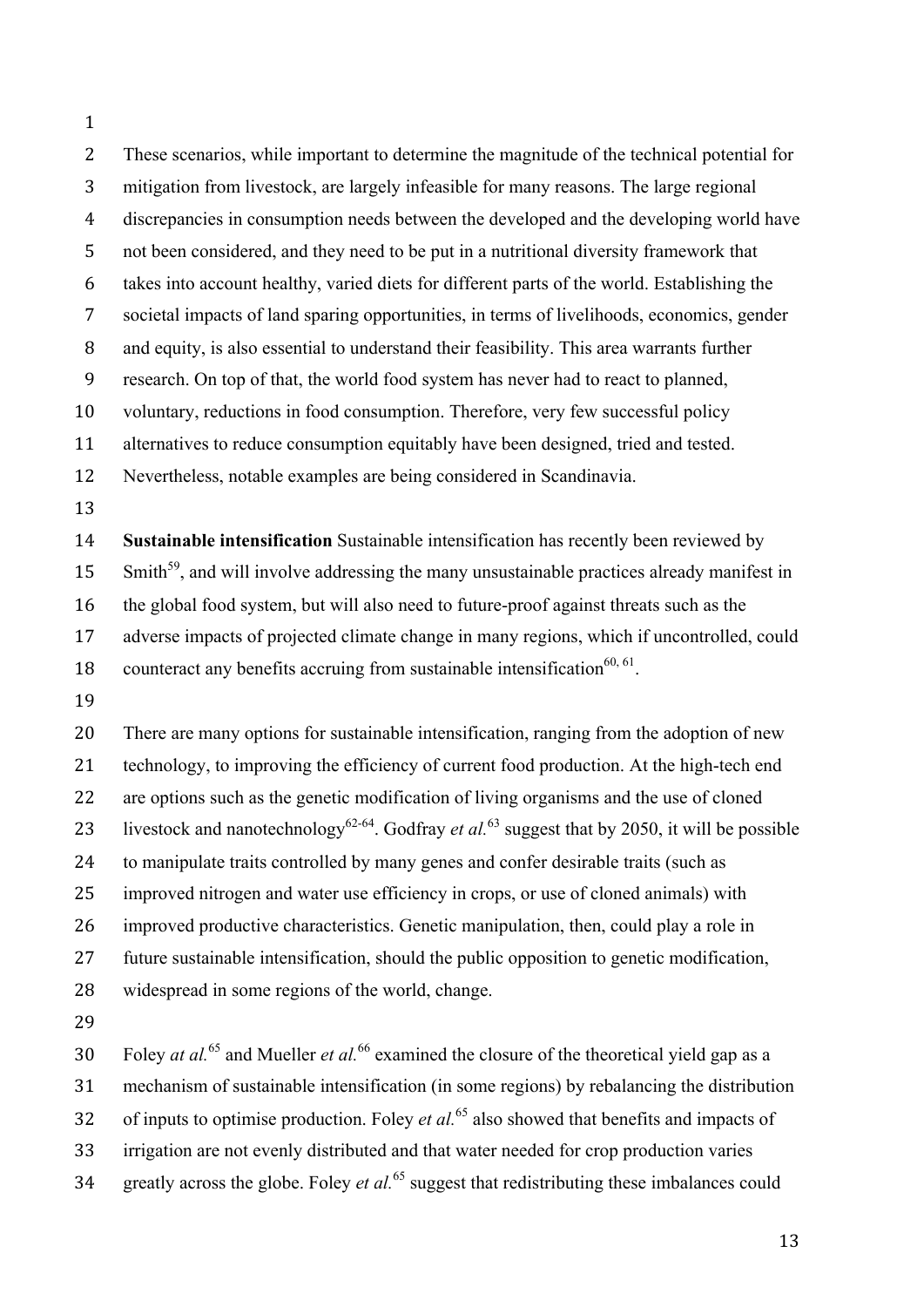largely close the yield gap, and show that bringing yields to within 95% of their potential for 16 important food and feed crops could add 2.3 billion tonnes (5 x  $10^{15}$  kilocalories) of new production, which represents a 58% increase. Closing the yield gap of the same crops to 75% of their potential, would give a global production increase of 1.1 billion tonnes  $(2.8 \times 10^{15} \text{ kilocalories})$ , which is an increase of 28%.

Crop yield improvement will play a critical role in future land use dynamics<sup>67</sup> and on 8 livestock systems<sup>26</sup>. It will determine the requirements for additional cropland, and have a 9 strong impact also on grassland expansion<sup>26</sup>. Havlík *et al.*<sup>26</sup> illustrated that compared with yield stagnation, maintaining past trends in crop yield growth would save 290 Mha of cropland and avoid additional expansion of about 120 Mha of grassland by 2030. The latter is caused by the fact that increasing crop yields leads to lower crop prices and hence to the intensification of ruminant production from grass based systems to systems with forage-based diets supplemented with grains. In their study, GHG emissions decreased by 15 more than 2 GtCO<sub>2</sub>-eq per year when crop yields grew according to the past trends as compared to yield stagnation. About 90% of the emissions reduction came from avoided 17 land use changes, with a part associated to livestock  $(0.25 \text{GtCO}_2 \text{eq})$ ; but also emissions directly linked to the livestock sector were reduced due to the improved productivity. They also found that productivity increases solely based on higher fertilizer rates, would 20 reduce the overall positive balance through increased  $N_2O$  emissions<sup>68</sup>, which are a key source of emissions in livestock systems.

 **Emissions leakage** If mitigation policies used to reduce livestock emissions in one region cause production to fall, this will increase the importation of livestock commodities to that region, thereby raising the production and associated emissions in the regions supplying these imports. This is known as emissions leakage and it can significantly reduce the efficacy of mitigation policies in regulated regions. If such policies rely on positive incentives such as mitigation subsidies, rather than negative incentives such as a carbon tax, it can be possible to reduce emissions without lowering production, and thereby prevent leakage. However, if negative incentives are used, leakage can only be eliminated if the incentives are applied to all global livestock emissions. 

 There are few studies that estimate the leakage of livestock emissions in response to 34 mitigation policies. Using a computable general equilibrium (CGE) model, Golub *et al.*<sup>69</sup>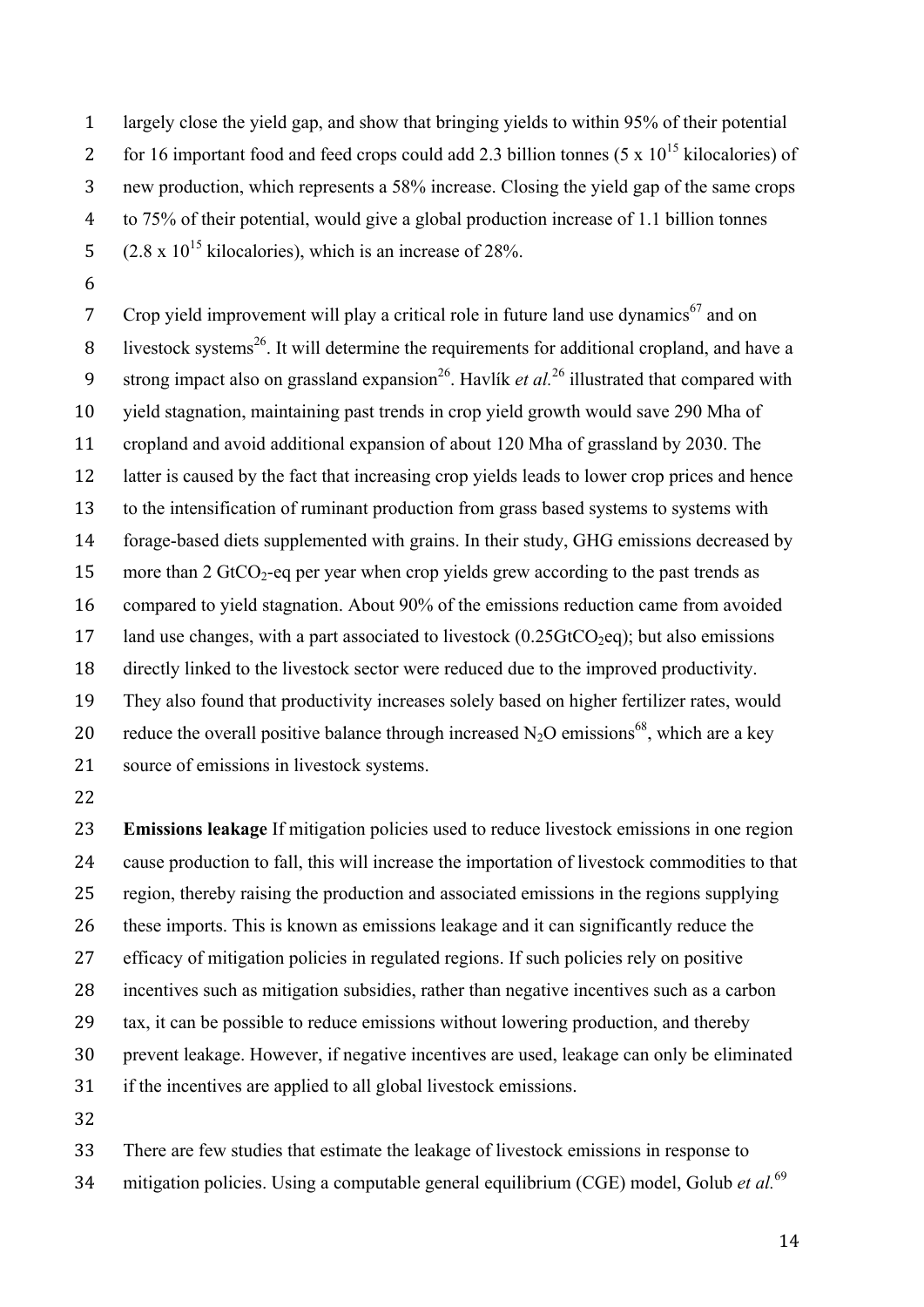1 estimate an annual reduction in livestock emissions of  $163 \text{ MtCO}_2$ eq in response to a

2 \$27tCO<sub>2</sub>eq carbon tax set on agricultural emissions in industrialized (Annex I) countries.

However, 35% of this reduction in emissions is estimated to be offset by increased

emissions in developing (non-Annex I) countries. Sensitivity analysis of the trade

elasticities, which are critical for the leakage rates in the model, allowed placement of this

mean leakage figure of 35% between 16% and 56% with 95% confidence.

7 Using a partial equilibrium model (Aglink-Cosimo), Key and Tallard<sup>70</sup> estimate that two

- 8 thirds of the emission reduction achieved by a tax on livestock  $CH_4$  emissions in
- industrialized (Annex I) countries, is leaked via increased emissions in developing

10 countries. Leip *et al.*<sup>19</sup> also use a partial equilibrium model (CAPRI), but estimate a lower

emission leakage rate of 22%, following the application of a tax on livestock animals in

- the EU. These findings on the leakage illustrate the importance of coordinated global
- mitigation policies.
- 
- 

## **Conclusions**

The technical mitigation potential of the livestock sector could represent up to 50% of the

global technical mitigation potential of the agriculture, forestry and land use sectors. This

- is significant, but most of this potential is still hypothetical, due to low adoption of
- technical practices and the uncertainties and trade-offs associated with any attempts to
- reduce the consumption of livestock products.

 There is little evidence of government success in changing food preferences and good evidence for a positive link between increasing incomes and the consumption of livestock products. Yet the evidence is strong that continuation of the trend of recent decades of increasing consumption of meat in particular, is not compatible with reducing greenhouse gas emissions from agriculture. In addition, the livestock sector is an increasingly important contributor to global agricultural trade. There is a need for research to understand what types of knowledge or interventions could contribute to limiting global demand for livestock products. 

 Understanding the socio-economic impacts of land sparing on food systems and value chains, is of paramount importance for designing intensification and nutritional scenarios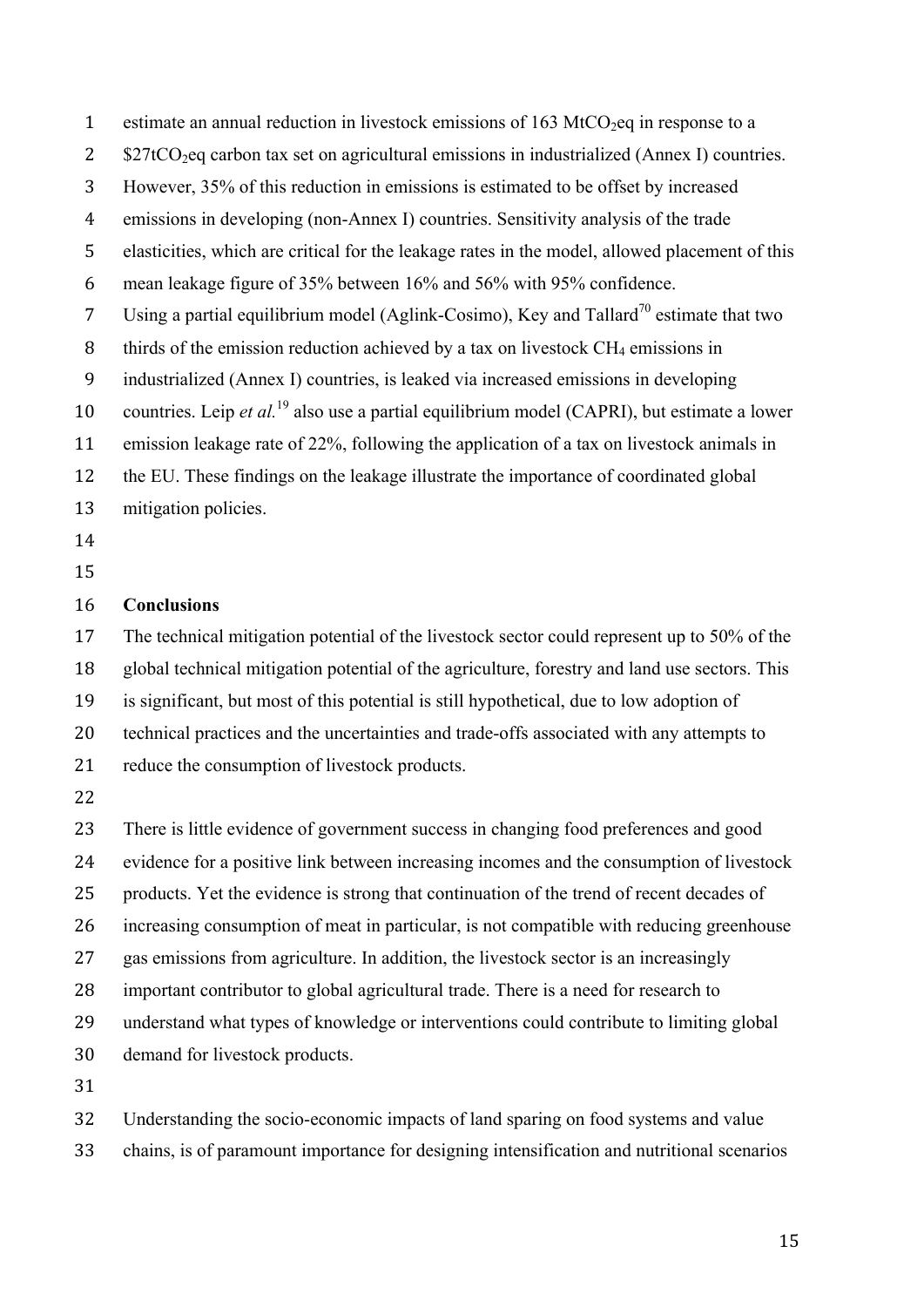of increased feasibility, where public policy could play a signficant role in driving their

implementation.

 There is also a need to increase investment in the livestock sector in the developing world 5 so that it becomes more market orientated<sup> $71$ </sup>. This could prove a catalyst to increase the adoption of practices for sustainably intensifying the sector while mitigating emissions. Understanding the interactions between mitigation and adaptation in livestock systems will be essential to remove constraints to adoption of the practices that create the largest synergies, and to reduce the trade-offs associated with some practices. Scenario development at multiple scales, from global to local will be required to elucidate these  $\text{effects}^{72}$ . Our overall conclusion therefore is that limiting the rise in emissions from the livestock sector is particularly challenging. There are opportunities for capturing synergies of increasing productivity and decreasing emission intensity, but these run the risk of resulting in successful farmers keeping more animals and thus limiting the benefits in terms of total emissions. Reducing global consumption of livestock products would bring considerable benefits in terms of agricultural emissions, but there is little evidence as to how this might be achieved without negative trade-offs. This is therefore an area in need of urgent research. **References** 1. FAO. *Livestock's Long Shadow: Environmental Issues and Options*. (Food and Agriculture Organization of the United Nations, Rome, Italy. 2006). 2. Thornton P.K. Livestock production: recent trends, future prospects. *Phil. Trans. Royal Soc. B.* **365**, 2853-2867 (2010). 29 3. Herrero M., Thornton P.K., Gerber P. and Reid R.S. Livestock, livelihoods and the 30 environment: understanding the trade-offs. *Curr. Opin. Env. Sust.* 1, 111-120 (2009).

 4. FAO. *The State of Food and Agriculture. Livestock in the Balance.* Food and Agriculture Organization of the United Nations, Rome, Italy (2009).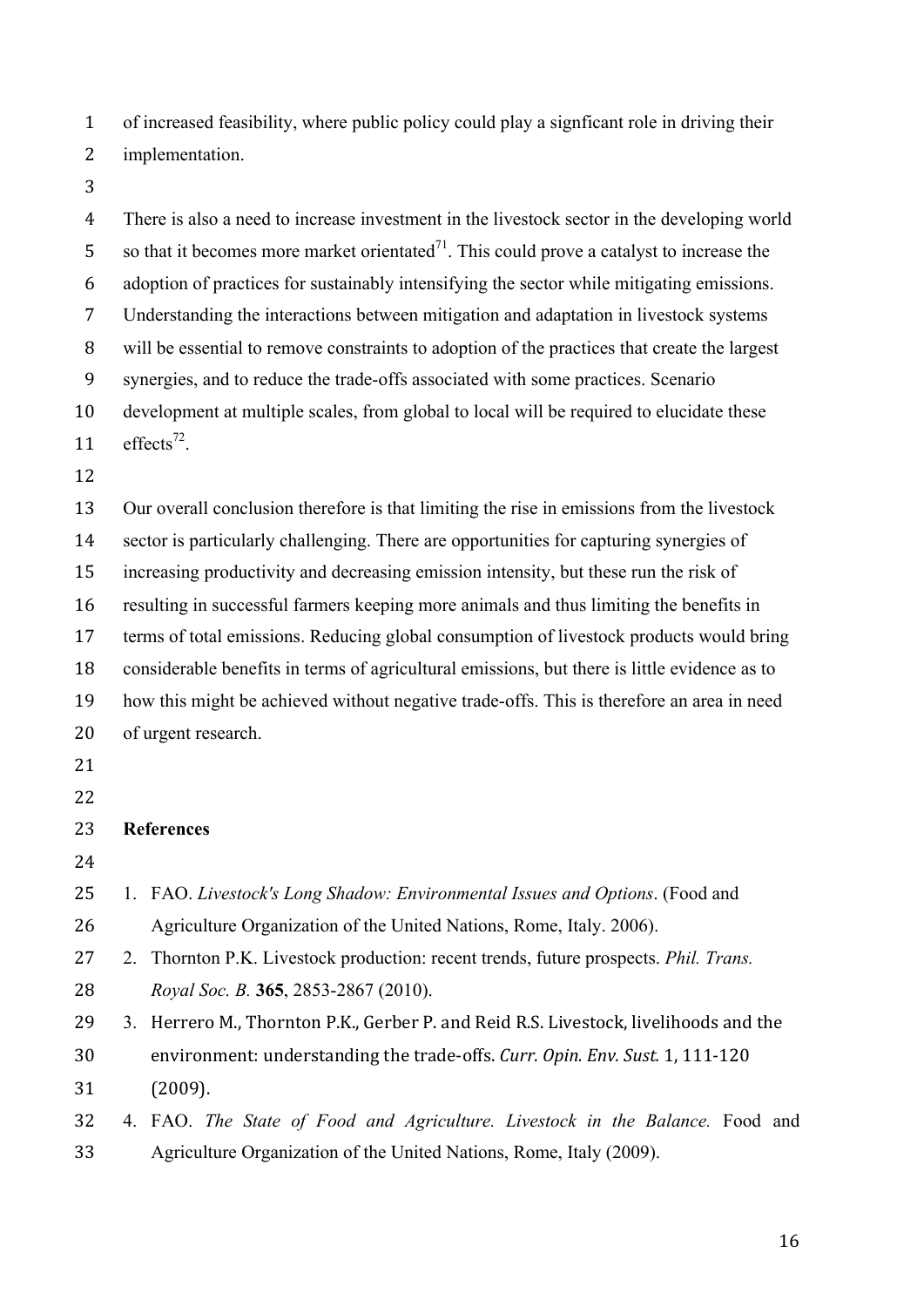| $\mathbf{1}$   |                                                                                         | 5. Rosegrant M.W. et al. Looking into the future for agriculture and AKST (Agricultural      |  |  |
|----------------|-----------------------------------------------------------------------------------------|----------------------------------------------------------------------------------------------|--|--|
| 2              |                                                                                         | Knowledge Science and Technology). In: Agriculture at a Crossroads Edited by                 |  |  |
| 3              |                                                                                         | McIntyre BD, Herren HR, Wakhungu J, Watson RT. Island Press: 307-376 (2009).                 |  |  |
| $\overline{4}$ |                                                                                         | 6. Capper, J.L., Cady, R.A. and Bauman, D.E The environmental impact of dairy                |  |  |
| 5              |                                                                                         | production: 1944 compared with 2007. J. Anim. Sci. 87, 2160-2167 (2009).                     |  |  |
| 6              | 7.                                                                                      | Smith, P. et al. How much land based greenhouse gas mitigation can be achieved               |  |  |
| $\overline{7}$ | without compromising food security and environmental goals? Global Change               |                                                                                              |  |  |
| 8              |                                                                                         | <i>Biology</i> (accepted for publication, 2013).                                             |  |  |
| 9              | 8.                                                                                      | Smith P. et al. Greenhouse gas mitigation in agriculture. <i>Phil. Trans. R. Soc. B</i> 363, |  |  |
| 10             |                                                                                         | 789-813 (2008).                                                                              |  |  |
| 11             |                                                                                         | 9. IPCC. Emissions from livestock and manure management. In 2006 IPCC Guidelines             |  |  |
| 12             |                                                                                         | for National Greenhouse Gas Inventories. Volume 4: Agriculture, Forestry and Other           |  |  |
| 13             |                                                                                         | Land Use. Edited by S. Eggleston, L. Buendia, K. Miwa, T. Ngara & K. Tanabe.                 |  |  |
| 14             | Intergovernmental Panel on Climate Change, pp. 10.0–10.87. (Cambridge University        |                                                                                              |  |  |
| 15             | Press 2006).                                                                            |                                                                                              |  |  |
| 16             | 10. EC-JRC/PBL. Emission Database for Global Atmospheric Research (EDGAR),              |                                                                                              |  |  |
| 17             | Release Version 4.2. http://edgar.jrc.ec.europa.eu. (2011).                             |                                                                                              |  |  |
| 18             | 11. US EPA. Global Anthropogenic Non-CO2 Greenhouse Gas Emissions: 1990-2020.           |                                                                                              |  |  |
| 19             | United States Environmental Protection Agency, Washington D.C. (2006)                   |                                                                                              |  |  |
| 20             | 12. Popp A., Lotze-Campen H. and Bodirsky B. Food consumption, diet shifts and          |                                                                                              |  |  |
| 21             | associated non- $CO2$ greenhouse gases from agricultural production. Glob. Env.         |                                                                                              |  |  |
| 22             | Change 20, 451-462 (2010).                                                              |                                                                                              |  |  |
| 23             |                                                                                         | 13. Tubiello et al. The FAOSTAT database of greenhouse gas emissions from agriculture.       |  |  |
| 24             | Geophysical Research Letters, in press (2013).                                          |                                                                                              |  |  |
| 25             |                                                                                         | 14. Herrero, M. et al. High resolution bio-physical livestock data for global change and     |  |  |
| 26             | sustainability research. <i>PNAS</i> , forthcoming (2013).                              |                                                                                              |  |  |
| 27             | 15. FAO. Greenhouse gas emissions from the dairy sector. A life cycle assessment. (Food |                                                                                              |  |  |
| 28             | and Agriculture Organization of the United Nations, Rome, Italy FAO, 2010)              |                                                                                              |  |  |
| 29             | 16. FAO, 2013. Greenhouse gas emission form livestock - Global patterns and mitigation  |                                                                                              |  |  |
| 30             | options. (Food and Agriculture Organization of the United Nations, Rome, Italy, in      |                                                                                              |  |  |
| 31             |                                                                                         | preparation, 2013)                                                                           |  |  |
| 32             | 17. Bodirsky, B. L. et al. N2O emissions from the global agricultural nitrogen cycle –  |                                                                                              |  |  |
| 33             |                                                                                         | current state and future scenarios. Biogeosci. 9, 4169-4197 (2012).                          |  |  |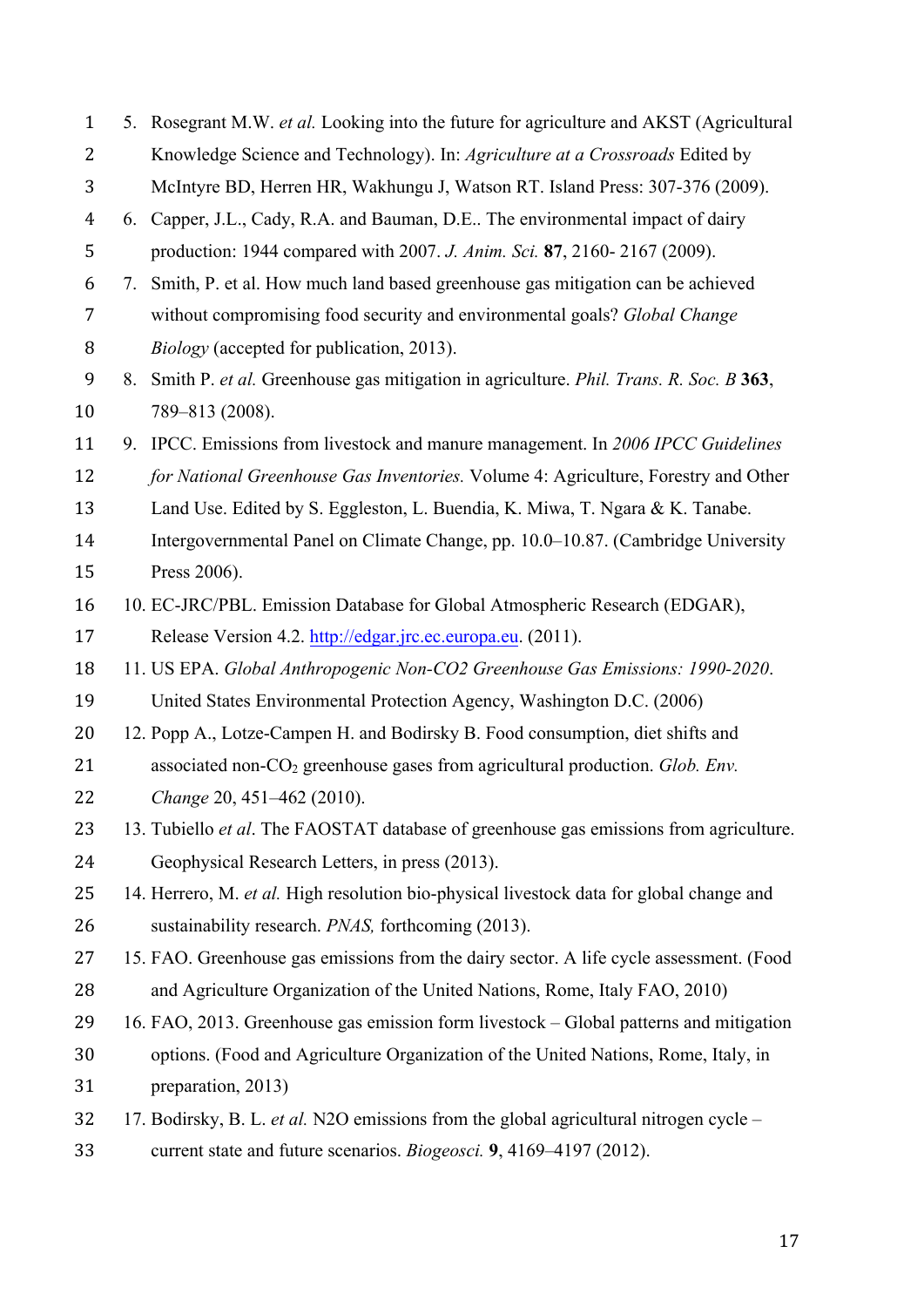| $\mathbf{1}$   | 18. Rypdal, K., Winiwarter, W. Uncertainties in greenhouse gas emission inventories,       |  |  |
|----------------|--------------------------------------------------------------------------------------------|--|--|
| $\overline{2}$ | evaluation, comparability and implications. Environm. Sci. Pol. 4, 107-116 (2001).         |  |  |
| 3              | 19. Leip A. et al. Evaluation of the livestock sector's contribution to the EU greenhouse  |  |  |
| $\overline{4}$ | gas emissions (GGELS) - final report. (European Commission, Joint Research Centre          |  |  |
| 5              | $2010$ ).                                                                                  |  |  |
| 6              | 20. Monni S., Perala P., Regina K. Uncertainty in agricultural CH4 and N2O emissions       |  |  |
| $\overline{7}$ | from Finland -possibilities to increase accuracy in emission estimates. Mitigation         |  |  |
| 8              | Adapt Strat Global Change 12, 545-571 (2007).                                              |  |  |
| 9              | 21. US EPA. Global Mitigation of Non-CO2 Greenhouse Gases Report (update -March            |  |  |
| 10             | 2012). United States Environmental Protection Agency, Washington, D.C. (2012).             |  |  |
| 11             | 22. Westhoek, H. et al., The Protein Puzzle, The Hague: PBL Netherlands Environmental      |  |  |
| 12             | Assessment Agency (2011).                                                                  |  |  |
| 13             | 23. Havlík, P. et al. Crop productivity and the global livestock sector: Implications for  |  |  |
| 14             | land use change and greenhouse gas emissions. American Journal of Agricultural             |  |  |
| 15             | Economics 95, 442-448 (2013).                                                              |  |  |
| 16             | 24. de Vries, M and de Boer, I.J.M. Comparing environmental impacts of livestock 33        |  |  |
| 17             | products. A review of life cycle assessments. Livest. Sci. 128, 1-11 (2009).               |  |  |
| 18             | 25. Cederberg, C., Hedenus, F., Wirsenius, S., Sonesson, U. Trends in greenhouse gas       |  |  |
| 19             | emissions from consumption and production of animal food products - Implications           |  |  |
| 20             | for long-Term climate targets. Animal 7, 330-340 (2013).                                   |  |  |
| 21             | 26. Hristov, A. N. et al. Mitigation of Greenhouse Gas Emissions in Livestock Production.  |  |  |
| 22             | A Review of Technical Options for non-CO <sub>2</sub> Emissions. FAO Technical Paper, pp.  |  |  |
| 23             | 220. (FAO, Rome, Italy, 2013).                                                             |  |  |
| 24             | 27. Boadi, D., C. Benchaar, C., J. Chiquette, J. and D. Massé, D. Mitigation strategies to |  |  |
| 25             | reduce enteric methane emissions from dairy cows: Update review. Can. J. Anim. Sci.        |  |  |
| 26             | 84, 319-335 (2004).                                                                        |  |  |
| 27             | 28. Martin, C., Morgavi, D.P. and Doreau, M. Methane mitigation in ruminants: from         |  |  |
| 28             | microbe to the farm scale. Animal 4, 351-365 (2010).                                       |  |  |
| 29             | 29. Cottle, D. J., Nolan, J.V. and Wiedemann, S.G. Ruminant enteric methane mitigation:    |  |  |
| 30             | a review. Anim. Prod. Sci. 51, 491-514 (2011).                                             |  |  |
| 31             | 30. Thornton P.K. and Herrero M. The potential for reduced methane and carbon dioxide      |  |  |
| 32             | emissions from livestock and pasture management in the tropics. PNAS 107, 19667–           |  |  |
| 33             | 19672 (2010).                                                                              |  |  |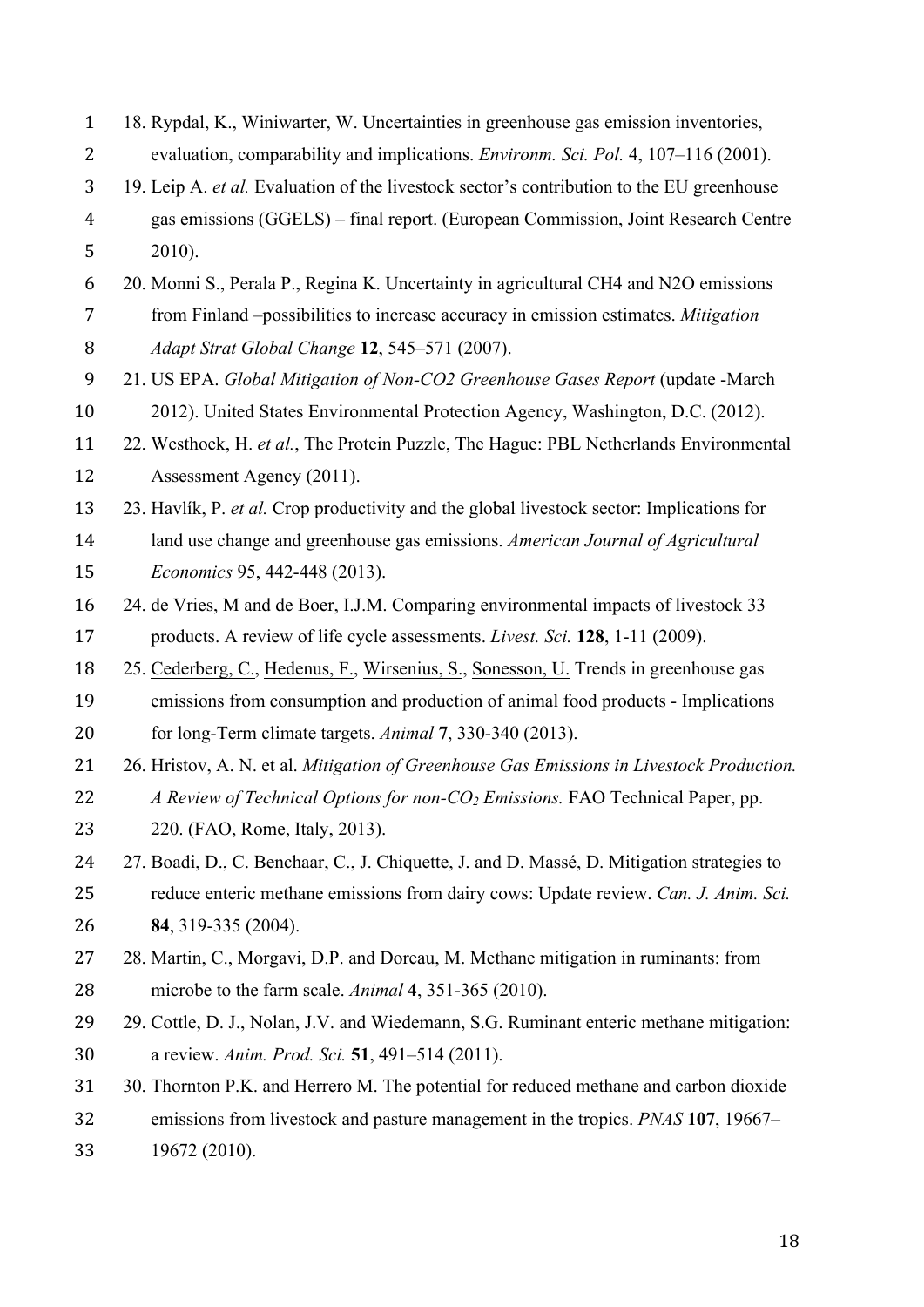31. Hristov, A. N. Historic, pre-European settlement, and present-day contribution of wild ruminants to enteric methane emissions in the United States. *J. Anim. Sci.* **90**, 1371- 1375 (2012).

 32. Gill, M. Smith, P and Wilkinson, J. M. Mitigating climate change: the role of domestic livestock. *Animal* **4**, 323-333 (2010).

 33. Fowler D. *et al.* Atmospheric composition change: Ecosystems – Atmosphere Interactions. *Atmosph. Env.* **43**, 5193-5267 (2009).

- 34. Davidson, E.A. The contribution of manure and fertilizer nitrogen to atmospheric nitrous oxide since 1860. *Nature Geosci.* **2**, 659-662 (2009).
- 35. Reay D.S. *et al.* Global agriculture and nitrous oxide emissions. *Nature Clim. Change* **2**, 410-416 (2012).
- 36. Chadwick D. *et al.* Manure management: Implications for greenhouse gas emissions.
- *Anim. Feed Sci. and Technol.* **166-167**, 514-531 (2011).
- 37. Well K. and Butterbach-Bahl K. Indirect emissions of nitrous oxide from nitrogen
- deposition and leaching of agricultural nitrogen. In Smith K (ed.) *Nitrous oxide and*
- *climate change*, 162-89 pp. (Earthscan Ltd, London, 2010)
- 38. Oenema O, Velthof G.L., Yamulki S., Jarvis S.C. Nitrous oxide emissions from grazed grassland. *Soil Use Manag.* **13**, 288-295 (1997).

39. Smith P et al. Agriculture. In: *Climate Change 2007: Mitigation*. Edited by In B

- Metz, OR Davidson, PR Bosch, R Dave, LA Meyer. Contribution of Working Group
- 21 III to the Fourth Assessment Report of the Intergovernmental Panel on Climate
- Change, (Cambridge University Press, 2007).
- 40. Chadwick, D. Emissions of ammonia, nitrous oxide and methane from cattle manure
- heaps: effect of compaction and covering. *Atmos. Environ.* **39**, 87–799 (2005).
- 41. Thomsen, I.K., Pedersen, A.R., Nyord, T., Petersen, S.O. Effects of slurry pre-
- 26 treatment and application technique on short-term  $N_2O$  emissions as determined by a
- new non-linear approach. *Agric. Ecosyst. Environ.* **136**, 227–235 (2010).
- 42. Clemens, J., Trimborn, M., Weiland, P., Amon, B. Mitigation of greenhouse gas emissions by anaerobic digestion of cattle slurry. *Agric. Ecosyst. Environ.* **112**, 171– 177 (2006).
- 43. Van Groenigen J.W. *et al.* Nitrous oxide emissions from silage maize fields under
- different mineral nitrogen fertilizer and slurry applications. *Plant and Soil* **263**, 101–
- 111 (2004).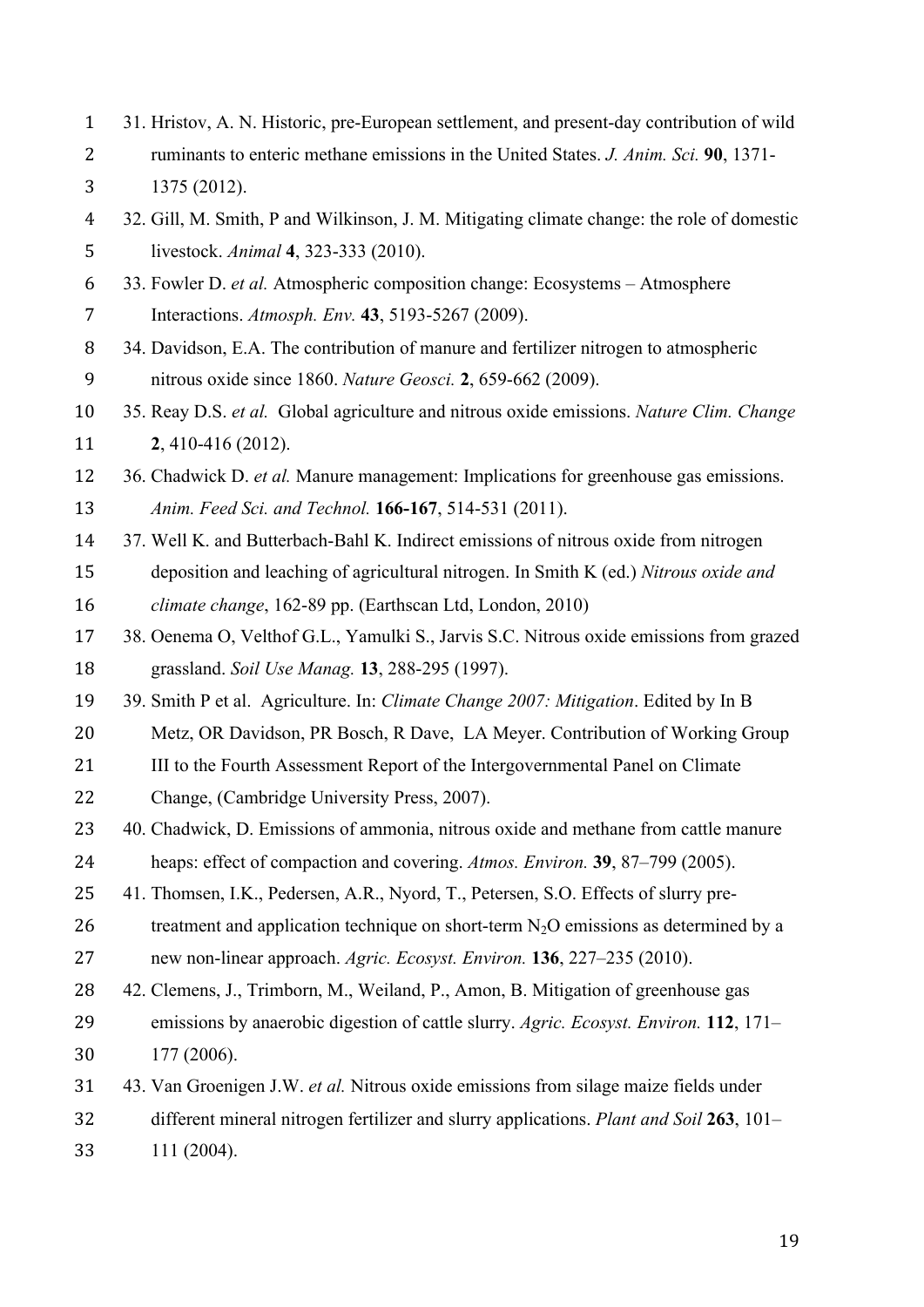| $\mathbf{1}$   | 44. Webb, J., Pain, B., Bittman, S., Morgan, J. The impacts of manure application                |  |
|----------------|--------------------------------------------------------------------------------------------------|--|
| 2              | methods on emissions of ammonia, nitrous oxide and on crop response—A review.                    |  |
| 3              | Agric. Ecosyst. and Environ. 137, 39-46 (2010).                                                  |  |
| $\overline{4}$ | 45. Van Groeningen, J.W., Velthof, G.L., Oenema, O., Van Groeningen, K.J. Towards an             |  |
| 5              | agronomic assessment of $N_2O$ emissions: a case study for arable crops. Eur. J. Soil            |  |
| 6              | Sci. 61, 903–913 (2010)                                                                          |  |
| 7              | 46. Smith, K.A. and Conen, F. Impacts of land management on fluxes of trace greenhouse           |  |
| 8              | gases. Soil Use Manag. 20, 255-263 (2004).                                                       |  |
| 9              | 47. Snyder CS, Bruulsema TW, Jensen TL, Fixen PE. Review of greenhouse gas                       |  |
| 10             | emissions from crop production systems and fertilizer management effects. Agric.                 |  |
| 11             | Ecosyst. and Env. 133, 247-266 (2009)                                                            |  |
| 12             | 48. Clough T.J. <i>et al.</i> The mitigation potential of hippuric acid on $N_2O$ emissions from |  |
| 13             | urine patches: An in situ determination of its effect. Soil Biol Biochem 41, 2222-2229           |  |
| 14             | (2009).                                                                                          |  |
| 15             | 49. Betram J.E. <i>et al.</i> Hippuric acid and benzoic acid inhibition of urine derived $N_2O$  |  |
| 16             | emissions from soil. Global Change Biol. 15, 2067-2077 (2009).                                   |  |
| 17             | 50. Conant, R. T., Paustian, K. & Elliott, E. T. Grassland management and conversion into        |  |
| 18             | grassland: Effects on soil carbon. Ecol. Applic. 11, 343-355 (2001).                             |  |
| 19             | 51. Conant RT, Paustian K. Potential soil carbon sequestration in overgrazed 17 grassland        |  |
| 20             | ecosystems. Global Biogeo. Cycles 16, 1143-1152 (2002).                                          |  |
| 21             | 52. Ojima, D.S. et al. Modeling the effects of climatic and CO <sub>2</sub> changes on grassland |  |
| 22             | storage of soil C. Water, Air, and Soil Poll. 70, 643-657 (1993)                                 |  |
| 23             | 53. Reid, R.S. et al. Is it possible to mitigate greenhouse gas emissions in pastoral            |  |
| 24             | ecosystems of the tropics? <i>Env. Dev. Sust.</i> 6, 91-109 (2004).                              |  |
| 25             | 54. De Fries R, Rosenzweig C. Toward a whole-landscape approach for sustainable land             |  |
| 26             | use in the tropics. <i>PNAS</i> 107, 19627–19632 (2010).                                         |  |
| 27             | 55. Royal Society of London. Reaping the Benefits: Science and the Sustainable                   |  |
| 28             | Intensification of Global Agriculture. London: Royal Society (2009).                             |  |
| 29             | 56. Stehfest E. et al. Climate benefits of changing diet. Clim. Change 95, 83-102 (2009).        |  |
| 30             | 57. Willett, W.C. Eat, drink, and be healthy: the Harvard Medical School guide to                |  |
| 31             | healthy eating. (New York: Simon & Schuster 2001).                                               |  |
| 32             | 58. Erb K.-H., Haberl H., Plutzar C. Dependency of global primary bioenergy crop                 |  |
| 33             | potentials in 2050 on food systems, yields, biodiversity conservation and political              |  |
| 34             | stability. Ener. Pol. 47, 260-269 (2012).                                                        |  |
|                |                                                                                                  |  |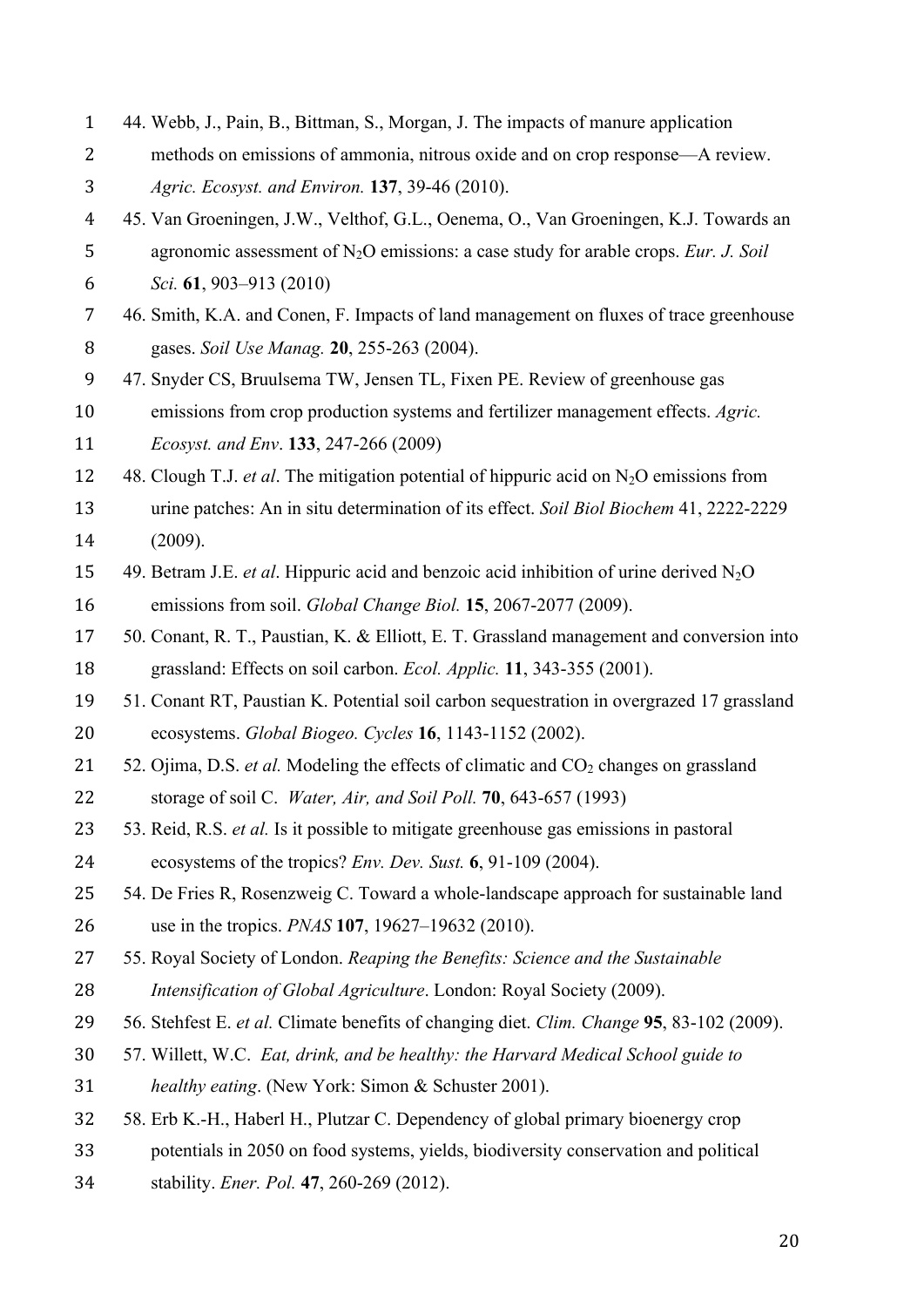| $\mathbf{1}$   | 59. Smith, P. Delivering food security without increasing pressure on land. Global Food     |  |
|----------------|---------------------------------------------------------------------------------------------|--|
| 2              | Sec. (online). doi: 10.1016/j.gfs.2012.11.008 (2012).                                       |  |
| 3              | 60. Schmidhuber, J., Tubiello, F. N. Global food security under climate change. PNAS        |  |
| $\overline{4}$ | 104, 19703-19708 (2007).                                                                    |  |
| 5              | 61. Simelton, E. et al. The socioeconomics of food crop production and climate change       |  |
| 6              | vulnerability: a global scale quantitative analysis of how grain crops are sensitive to     |  |
| 7              | drought. Food Sec. 4, 163-179.                                                              |  |
| 8              | 62. Foresight Project. The Future of Food and Farming. Final Project Report. (The           |  |
| 9              | Government Office for Science, London 2011).                                                |  |
| 10             | 63. Godfray H.C.J. et al. Food security: the challenge of feeding 9 billion people. Science |  |
| 11             | 327, 812-818 (2010).                                                                        |  |
| 12             | 64. IAASTD. International Assessment of Agricultural Knowledge, Science and                 |  |
| 13             | Technology for Development: Executive Summary of the Synthesis Report,                      |  |
| 14             | http://www.agassessment.org/index.cfm. (2009)                                               |  |
| 15             | 65. Foley, J.A. et al. Solutions for a cultivated planet. Nature 478, 337-342 (2011).       |  |
| 16             | 66. Mueller N. D. et al. 2012. Closing yield gaps through nutrient and water management.    |  |
| 17             | Nature 490, 254-257 (2012).                                                                 |  |
| 18             | 67. Tilman, D., Balzer, C., Hill, J., Befort, B.L. Global food demand and the sustainable   |  |
| 19             | intensification of agriculture. <i>PNAS</i> <b>108</b> , 20260-20264 (2011).                |  |
| 20             | 68. Valin, H. et al. Agricultural productivity and GHG emissions in developing countries:   |  |
| 21             | what future trade-offs between mitigation and food security? Env. Res. Lett., under         |  |
| 22             | consideration (2013).                                                                       |  |
| 23             | 69. Golub, A. et al. Global climate policy impacts on livestock, land use, livelihoods, and |  |
| 24             | food security. <i>PNAS</i> , published online 26/09/2012 (2012).                            |  |
| 25             | 70. Key N, Tallard G. Mitigating methane emissions from livestock: a global analysis of     |  |
| 26             | sectoral policies. Clim. Change, 12: 387-414 (2012).                                        |  |
| 27             | 71. Herrero M. et al. Smart investments in sustainable food production: revisiting mixed    |  |
| 28             | crop-livestock systems. Science 327, 822-825 (2010).                                        |  |
| 29             | 72. Vervoort J. et al. Food systems futures: towards adaptation pathways across multiple    |  |
| 30             | dimensions and levels. <i>Global Env. Change</i> , under consideration (2013).              |  |
| 31             | 73. Carvalho, J. L. N. et al. Potential of soil Carbon sequestration in different biomes of |  |
| 32             | Brazil. Rev. Bras. De Ciencia Do Solo 34, 277-289 (2010).                                   |  |
| 33             | 74. Lal. R. Soil Carbon sequestration impacts on global climate change and food security.   |  |
| 34             | Science 304, 1623-1627. (2004).                                                             |  |
|                |                                                                                             |  |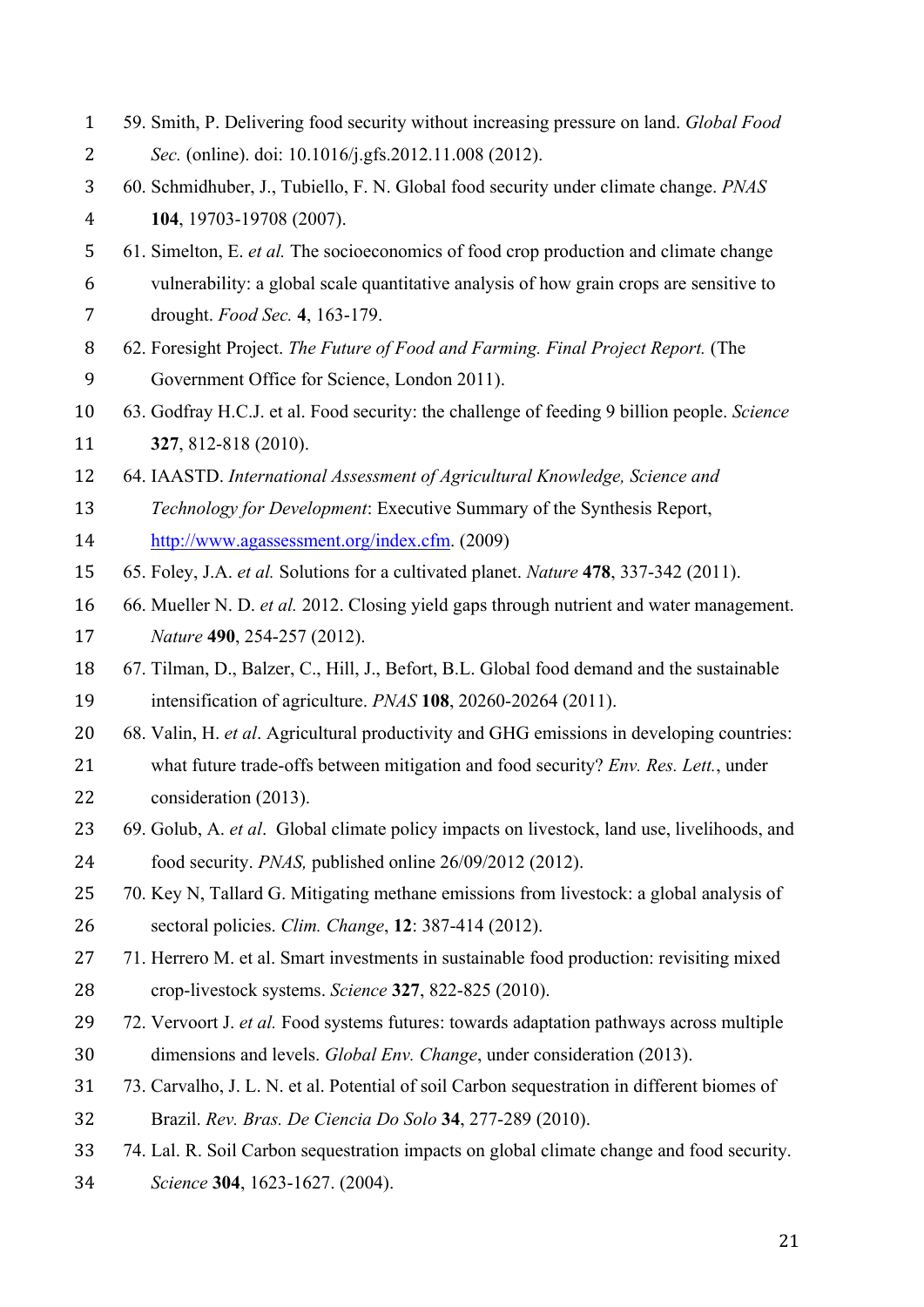| $\mathbf{1}$   | 75. Wang, S. et al. Management and land use change effects on soil carbon in northern          |  |  |
|----------------|------------------------------------------------------------------------------------------------|--|--|
| 2              | China's grasslands: a synthesis. Agric. Ecosyst. Env. (2011).                                  |  |  |
| 3              | 76. Follett, R.F. and Schumann, G.E. Grazing land contributions to carbon sequestration.       |  |  |
| $\overline{4}$ | In Grassland: A Global Resource, p. 264-277. (2005).                                           |  |  |
| 5              | 77. Schuman, J.E., Janzen, H.H., Herrick, J.E. Soil carbon sequestration and potential         |  |  |
| 6              | carbon sequestration in rangelands. Env. Poll. 116, 391-396 (2002).                            |  |  |
| 7              | 78. Morgan, J. et al. Carbon sequestration in agricultural lands of the United States. J. Soil |  |  |
| 8              | and Water Cons. 65, 6-13. (2011)                                                               |  |  |
| 9              | 79. Lal, R. Carbon sequestration in dryland ecosystems. <i>Env. Man.</i> 33, 528-544, (2003).  |  |  |
| 10             | 80. Bellarby J., et al. Livestock greenhouse gas emissions and mitigation potential in         |  |  |
| 11             | Europe. Global Change Biol. 19, 3-18. (2013).                                                  |  |  |
| 12             | 81. Fitton, N. et al. Greenhouse gas mitigation potential of agricultural land in Great        |  |  |
| 13             | Britain. Soil Use and Manag. 27, 491-501 (2011).                                               |  |  |
| 14             |                                                                                                |  |  |
| 15             |                                                                                                |  |  |
| 16             | <b>Acknowledgments</b>                                                                         |  |  |
| 17             | Financial support from the CGIAR Programme on Climate Change, Agriculture and Food             |  |  |
| 18             | Security (CCAFS) and the EU-FP7 AnimalChange project are acknowledged. PS is a                 |  |  |
| 19             | Royal Society-Wolfson Research Merit Award holder.                                             |  |  |
| 20             |                                                                                                |  |  |
| 21             | <b>Author contributions</b>                                                                    |  |  |
| 22             | M. H. conceived the study and prepared the manuscript. All authors analysed data, and          |  |  |
| 23             | contributed to the writing and editing of the manuscript.                                      |  |  |
| 24             |                                                                                                |  |  |
| 25             | <b>Competing financial interests</b>                                                           |  |  |
| 26             | The authors declare no competing financial interests.                                          |  |  |
| 27             |                                                                                                |  |  |
| 28             |                                                                                                |  |  |
| 20             |                                                                                                |  |  |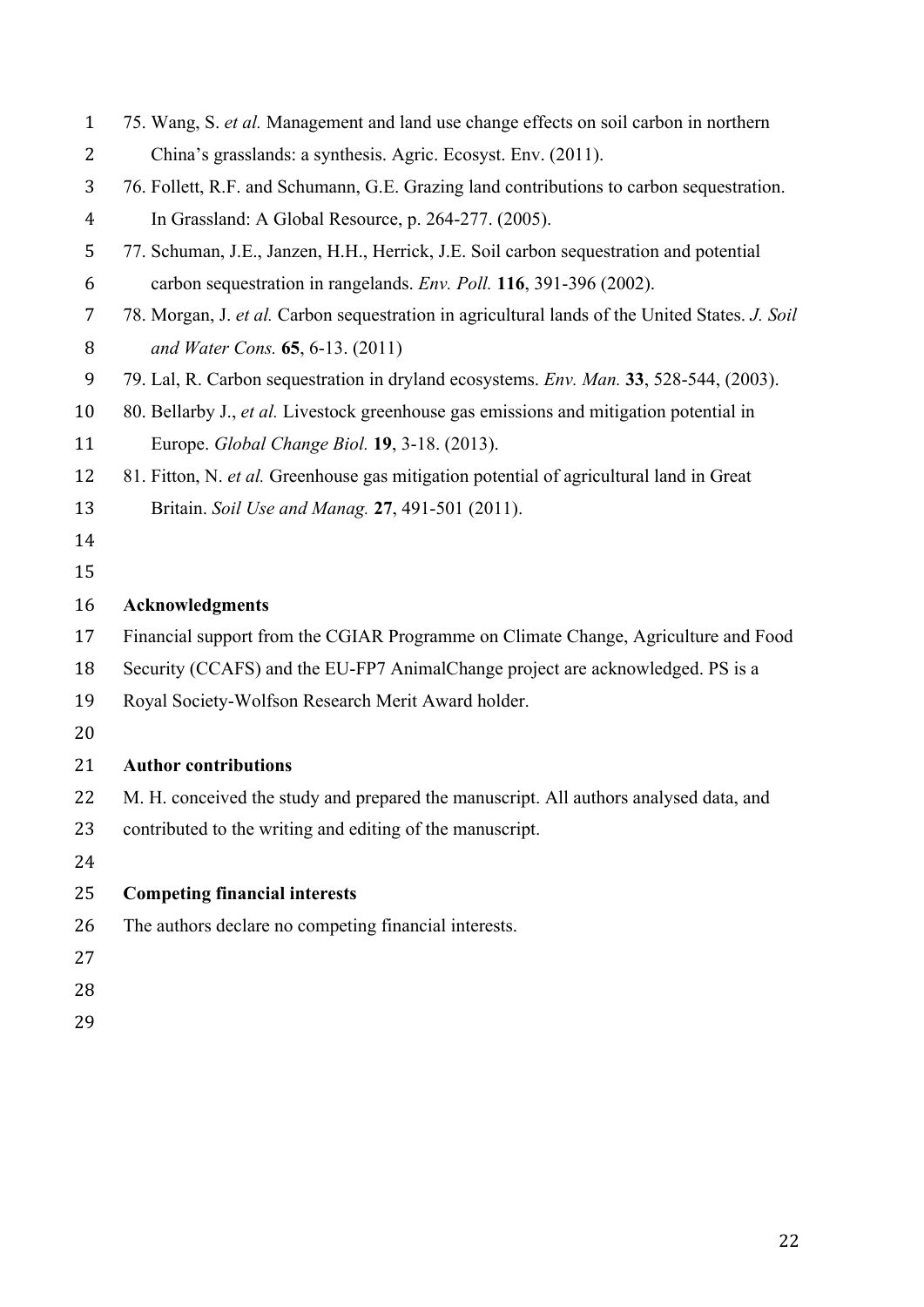- 1 **Figure legends**
- 2

3 Figure 1. Baseline projections of greenhouse gas emissions for the main IPCC source

4 categories for livestock and agriculture. The baseline projection represents a continuation

5 of the current livestock product demand trends (black dots, converted to edible animal

6 protein, all livestock products) Source: Edgar v4.2<sup>10</sup>, EPA 2012<sup>21</sup>, Globiom 2013<sup>23</sup>.

7

8 Figure 2. GHG emissions from ruminant livestock and emissions intensities per kg of

9 protein from ruminant source foods (meat and milk combined). High Emissions  $=$   $>$  20

10 thousand kgCO<sub>2</sub>eq/km2, Emissions intensities = Low = > 70 kg CO<sub>2</sub>eq/kg protein,

11 Medium = 41 – 69 kg  $CO<sub>2</sub>$ eq/kg protein, High = < 40 kg  $CO<sub>2</sub>$ eq/kg protein. Data from

12 Herrero et al  $^{14}$ 

13

14 Figure 3 - Technical mitigation potentials of supply-side options for reducing emissions 15 from the livestock sector. Red parts represent the range for each practice. a) range defined 16 by FAO<sup>16</sup> and Smith *et al.*<sup>8</sup> b) improved digestibility impacts of 10% increased 17 digestibility in all ruminants in the developing world, up-scaling values from Thornton 18 and Herrero<sup>30</sup>. Direct application of this option to developed country situations was 19 assumed to be too small to be considered. c) Data from Hristov *et al.*<sup>26</sup>. Includes 20 inhibitors, ionophores, electron receptors, enzymes, plant bioactive compounds, lipids and 21 manipulation of rumen micro-flora. Applied to breeding herds of cattle globally with 22 effects on enteric methane as described in Hristov *et al.*<sup>26</sup> d) Avoided LUC from 23 transitions from grazing to mixed crop-livestock systems as estimated by Havlik *et al.*<sup>23</sup> e) 24 Animal management practices like improved health, reduced mortality from Hristov *et*  25 *al.*<sup>26</sup> Effects applied as c). f) Rangeland rehabilitation mitigation potentials from Conant 26 et al 2002. g) manure management mitigation potentials from Smith *et al.<sup>8</sup>*. 27 28 Figure 4. Mitigation potentials for carbon sequestration in grasslands through rangeland 29 rehabilitation and grazing management in selected regions and globally<sup>16, 39, 50, 73-81</sup>. 30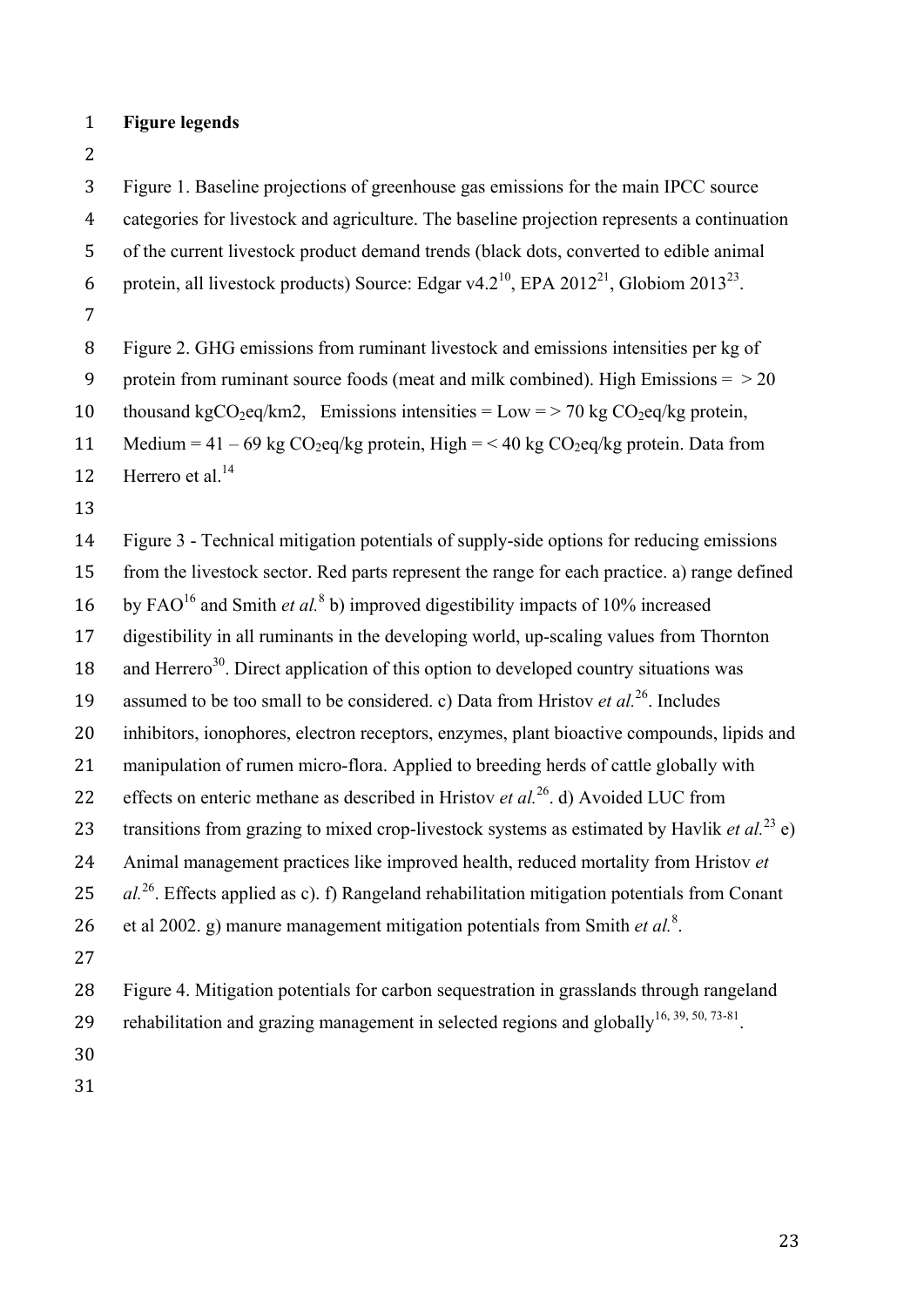- 1 Table 1. Global greenhouse gas emissions from livestock (1995-2005)
- 2
- 3

| <b>Emissions source</b>                                | <b>Emissions</b> | Reference                                                                                                                                                                                                                                             |
|--------------------------------------------------------|------------------|-------------------------------------------------------------------------------------------------------------------------------------------------------------------------------------------------------------------------------------------------------|
|                                                        | (GtCO2eq)        |                                                                                                                                                                                                                                                       |
| Feed $N_2O$                                            | $1.3 - 2.0$      | Includes $N_2O$ emissions from<br>manures applied to pastures,<br>and from fertilisers to both<br>cropland for feed and pasture.<br>Emissions from manure<br>applied to pastures ranges from<br>0.42-0.95 GtCO <sub>2</sub> eq <sup>10,14,16,17</sup> |
| Feed $CO2 - LUC$ excluded                              | 0.92             | 16                                                                                                                                                                                                                                                    |
| Feed $CO2 LUC$                                         | 0.23             | 16                                                                                                                                                                                                                                                    |
| Pasture expansion CO <sub>2</sub> LUC                  | 0.43             | 16                                                                                                                                                                                                                                                    |
| Feed CH <sub>4</sub> rice                              | 0.03             | 16                                                                                                                                                                                                                                                    |
| Enteric $CH41$                                         | $1.6 - 2.7$      | $10-14, 16$                                                                                                                                                                                                                                           |
| Manure $\text{CH}_4^1$                                 | $0.2 - 0.4$      | $10-14, 16$                                                                                                                                                                                                                                           |
| Manure $N_2O^1$                                        | $0.2 - 0.5$      | $10-14, 16, 17$                                                                                                                                                                                                                                       |
| Direct Energy CO <sub>2</sub>                          | 0.11             | 16                                                                                                                                                                                                                                                    |
| <b>Embedded Energy CO<sub>2</sub></b>                  | 0.02             | 16                                                                                                                                                                                                                                                    |
| Post farm gate CO <sub>2</sub>                         | 0.023            | 16                                                                                                                                                                                                                                                    |
| Non- $CO2$ emissions <sup>1</sup><br>(IPCC guidelines) | $2.0 - 3.6$      |                                                                                                                                                                                                                                                       |
| Total emissions (LCA approach) <sup>2</sup>            | $5.3 - 7.5$      |                                                                                                                                                                                                                                                       |

 $\begin{array}{c} 4 \\ 5 \\ 6 \\ 7 \end{array}$ 

<sup>1</sup>Livestock emissions according to IPCC emissions guidelines<sup>9</sup>

<sup>2</sup> Range estimated using information from global analyses for key emissions source categories.

6 LCA as implemented by  $FAO<sup>16</sup>$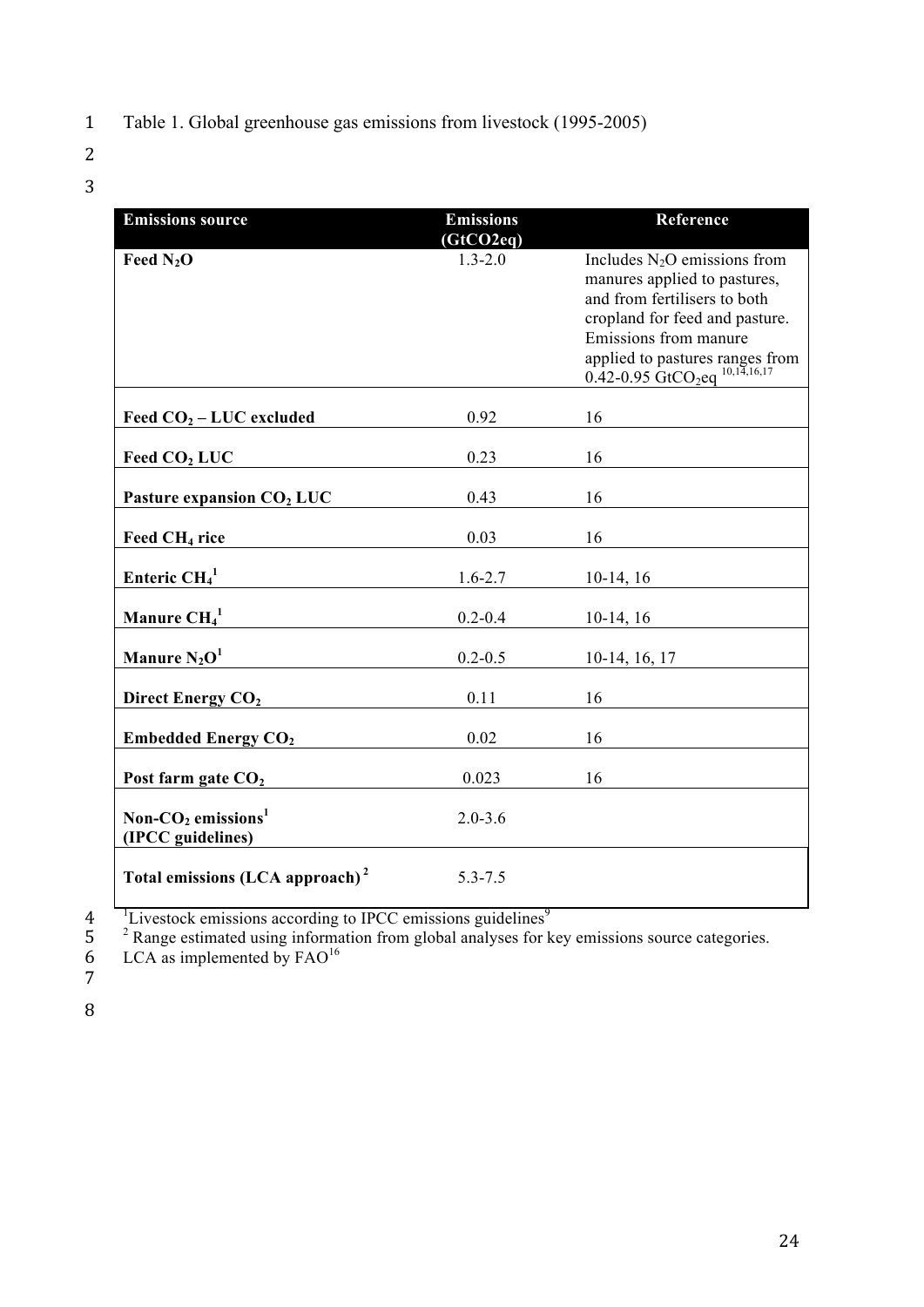

1

 $\frac{2}{3}$ 3 Figure 1. Baseline projections of greenhouse gas emissions for the main IPCC source 4 categories for livestock and agriculture. The baseline projection represents a continuation 5 of the current livestock product demand trends (black dots, converted to edible animal 6 protein, all livestock products) Source: Edgar v4.2<sup>10</sup>, EPA 2012<sup>21</sup>, Globiom 2013<sup>23</sup>.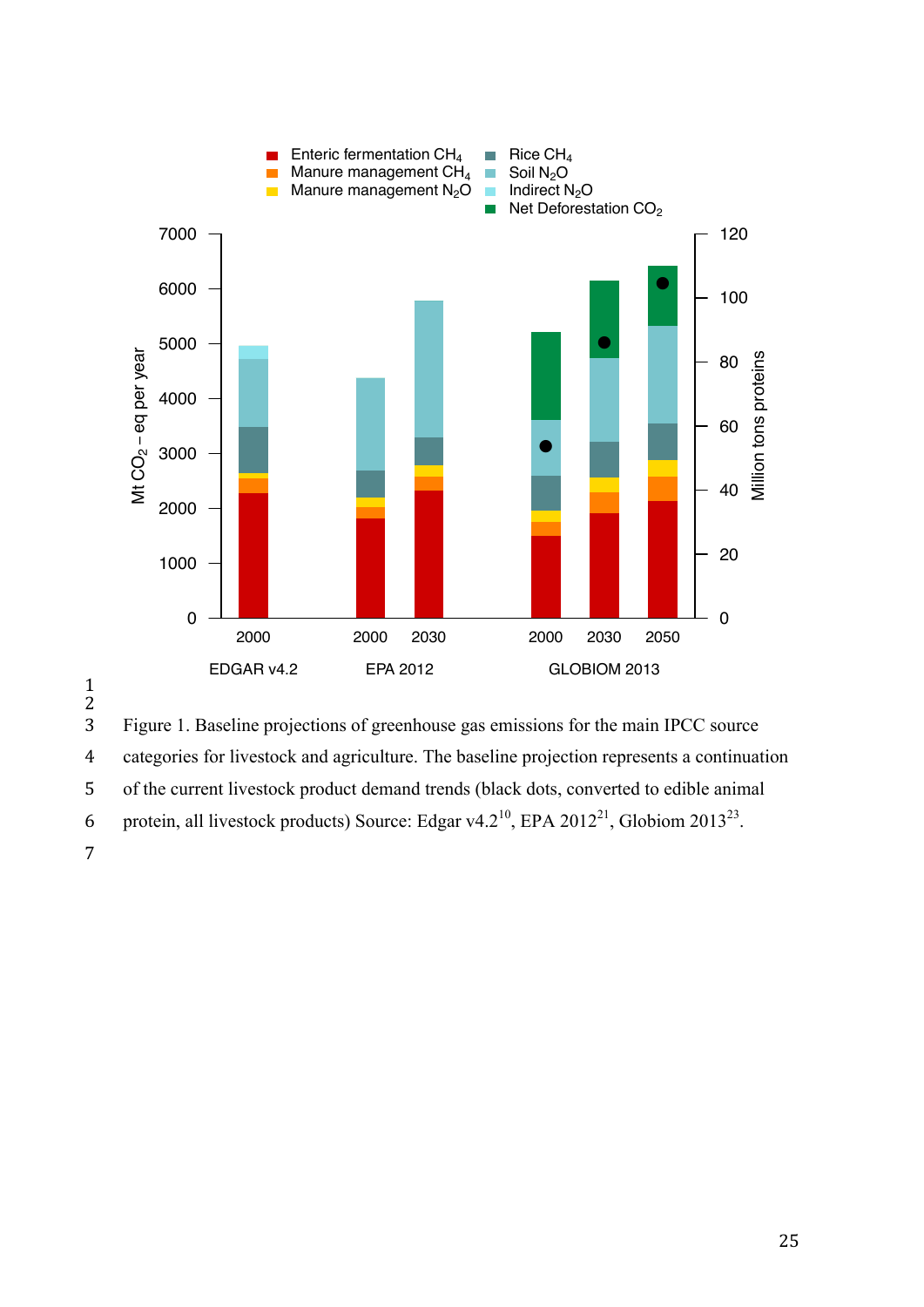

- 5 protein from ruminant source foods (meat and milk combined). High Emissions  $=$  > 20
- 6 thousand kgCO<sub>2</sub>eq/km2, Emissions intensities = Low = > 70 kg CO<sub>2</sub>eq/kg protein,<br>7 Medium = 41 69 kg CO<sub>2</sub>eq/kg protein, High = < 40 kg CO<sub>2</sub>eq/kg protein. Data fro 7 Medium =  $41 - 69$  kg CO<sub>2</sub>eq/kg protein, High =  $<$  40 kg CO<sub>2</sub>eq/kg protein. Data from
- 8 Herrero et al. $^{14}$
- 

- We will submit a high quality figure in due course
- 
-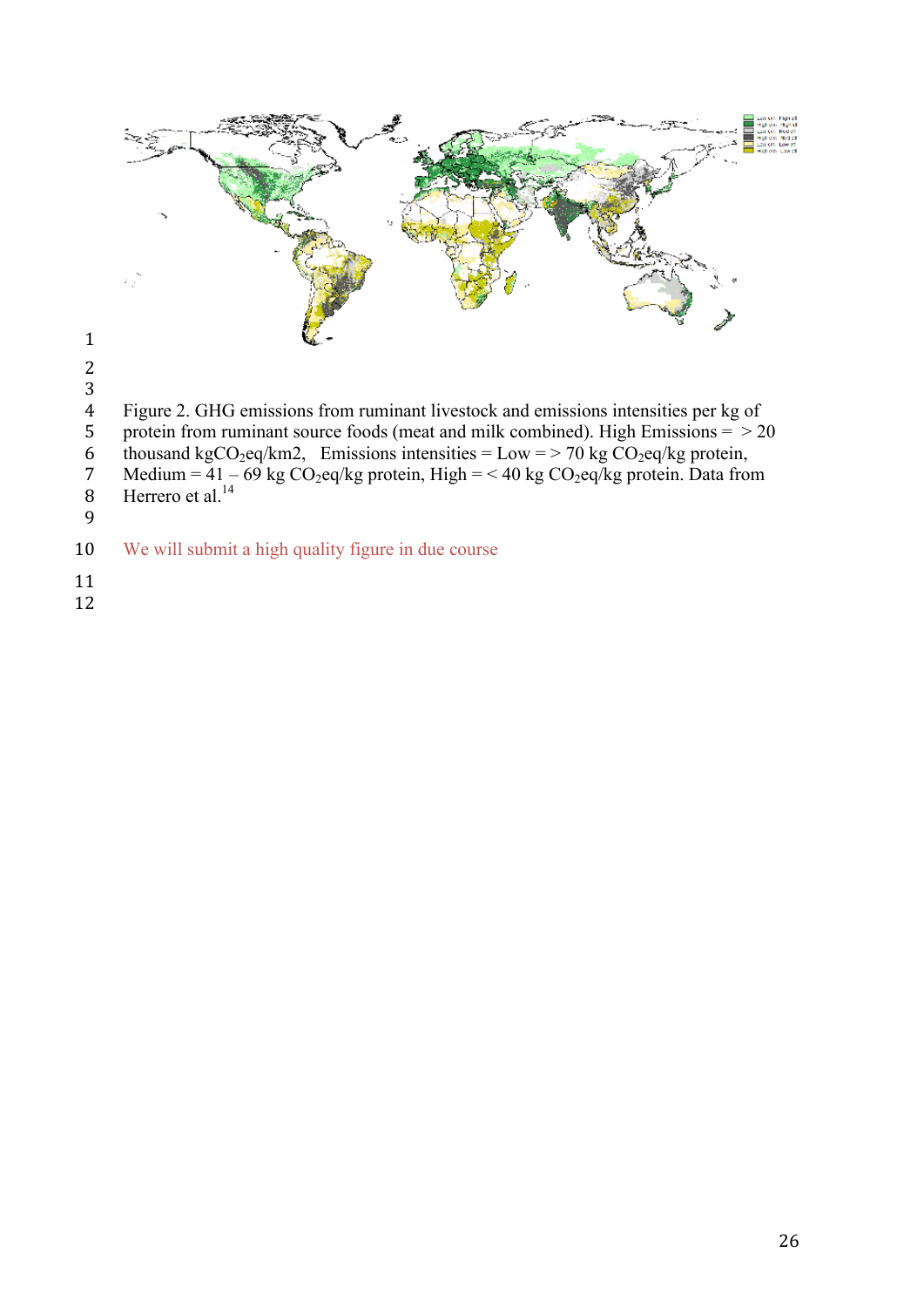

2 Figure 3. Technical mitigation potentials of supply-side options for reducing emissions 3 from the livestock sector. Red parts represent the range for each practice. a) range defined by FAO<sup>16</sup> and Smith *et al.*<sup>8</sup> b) improved digestibility impacts of 10% increased 5 digestibility in all ruminants in the developing world, up-scaling values from Thornton  $\frac{1}{2}$  and Herrero<sup>30</sup>. Direct application of this option to developed country situations was 7 assumed to be too small to be considered. c) Data from Hristov *et al.*<sup>26</sup>. Includes 8 inhibitors, ionophores, electron receptors, enzymes, plant bioactive compounds, lipids and 9 manipulation of rumen micro-flora. Applied to breeding herds of cattle globally with effects on enteric methane as described in Hristov *et al.*<sup>26</sup> d) Avoided LUC from 11 transitions from grazing to mixed crop-livestock systems as estimated by Havlik *et al.*<sup>23</sup> e) 12 Animal management practices like improved health, reduced mortality from Hristov *et*  13 *al.*<sup>26</sup>. Effects applied as c). f) Rangeland rehabilitation mitigation potentials from Conant 14 et al 2002. g) manure management mitigation potentials from Smith *et al.*<sup>8</sup>.